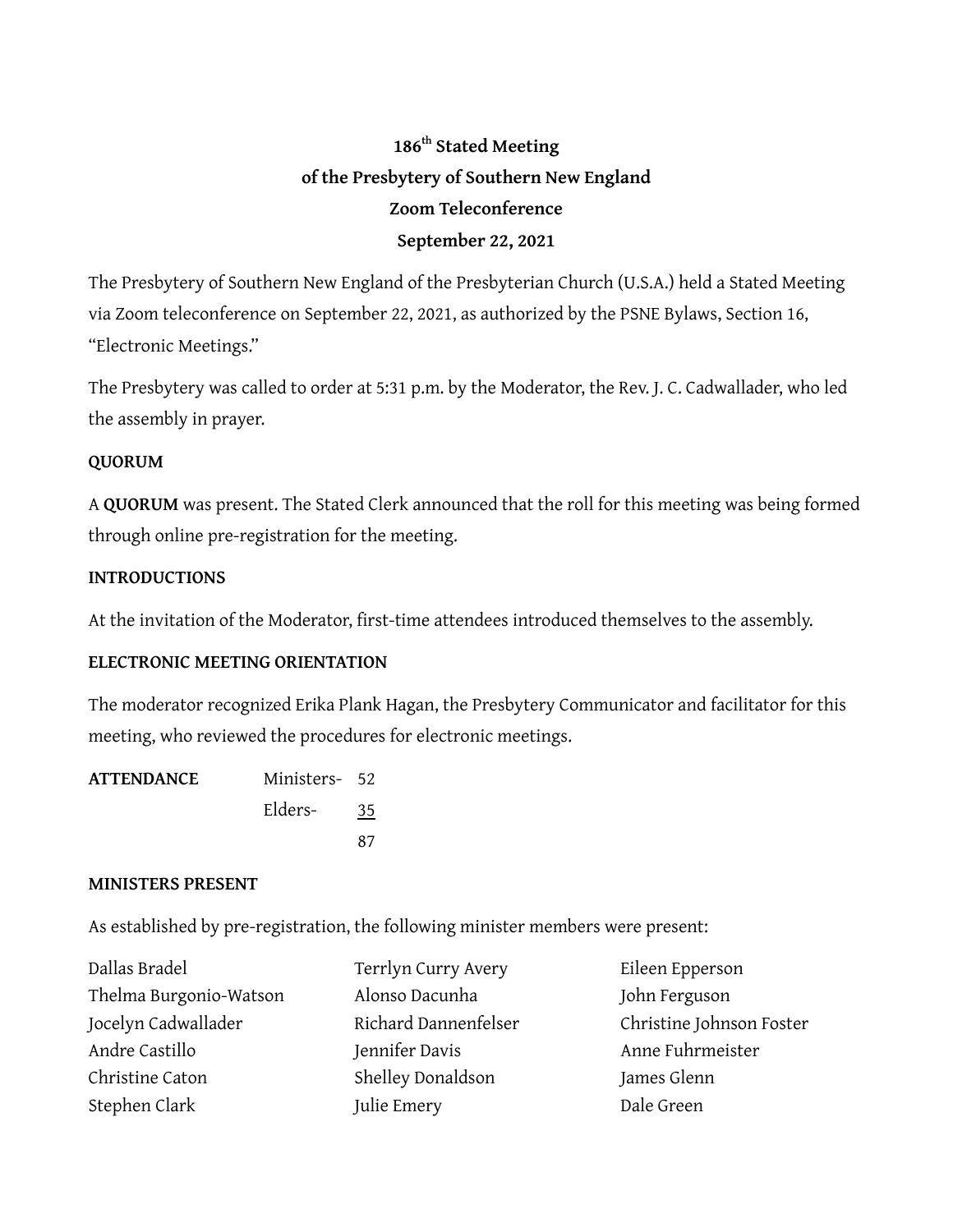Jan Hawkins Thomas Hawkins Scott Herr Ik Tae Kim Do Hoon Kim Maria LaSala Melodie Long Laurie McKnight Tracy Mehr-Muska John Merz Carol North Susan Olson Laura Opsahl Deborah Packard Jenny Peek Susan Pfeil Joan Priest Rich Reifsnyder Paulo Ribeiro Lin Grace Rohr John Sandel Jason Santalucia Samuel A. Schreiner III Steve Scovell

Virginia Smanik Christopher Tate Mary Thies Susan Trucksess David Van Dyke Shannan Vance-Ocampo Mieke Vandersall Anne Weirich Kevin White Heather Wright

#### **MINISTERS EXCUSED**

The following minister members were excused: Byeta Hoover-Mulvany, Marilyn McNaughton, Mark Montgomery, and Pamela Spence-Bakker.

#### **ELDER COMMISSIONERS**

Ashaway: Babcock

The following Elders represented the Churches of the Presbytery:

| Barrington                    |                                    |
|-------------------------------|------------------------------------|
| Brookfield: Valley            | Michael Downs                      |
| Cumberland                    | Peter Cameron, Betty Conlon        |
| Darien: Noroton               |                                    |
| Farifield: First              |                                    |
| Fall River: Calvary           |                                    |
| Granby: Pioneer Valley        |                                    |
| Greenwich: First              | Lori Niehaus, Charlene Roberson    |
| Groton: St. Andrew            | Jean Degrooth, Joe Jackson         |
| Hamden: New Haven Korean      |                                    |
| Hartford: First               | Susan Labins, Thomas McNeill       |
| Milford: United               | Amanda Kemp, Nadine Logan          |
| New Canaan: First             | Armin Thies, Jennifer Van de Graaf |
| New Haven: Connecticut Korean |                                    |
|                               |                                    |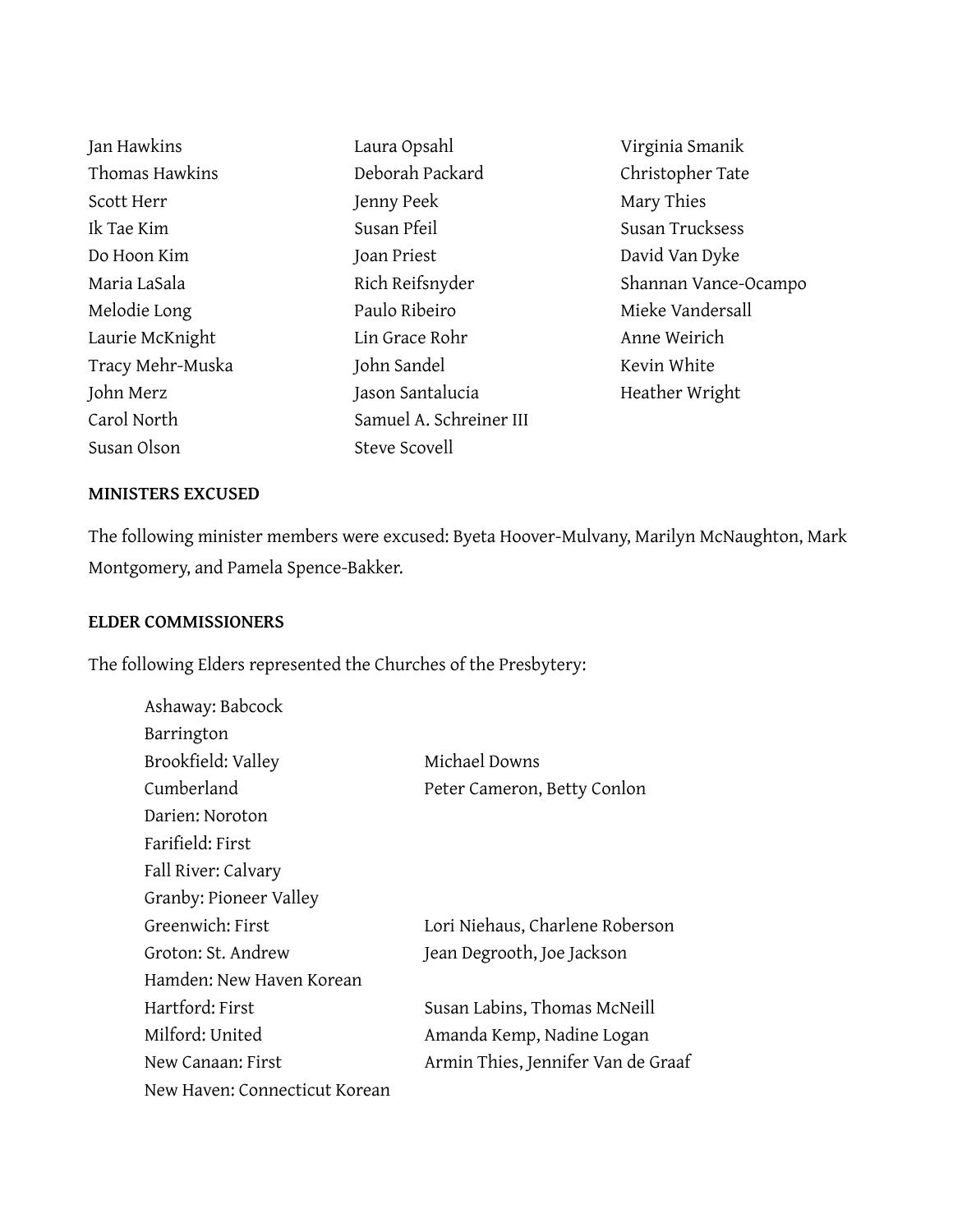| New Haven: First                | Beth Aura Miller, Mary Webber, Nancy Woodington     |
|---------------------------------|-----------------------------------------------------|
| Providence                      | Daniel Blackford, Milton Liu                        |
| Springfield: Martin Luther King | Joyce Davis, Debra Nicholson                        |
| Stamford: First                 | Stephen Hart, Christina McIntyre                    |
| Stamford: Turn of River         | Fred Roberg                                         |
| Warwick: Greenwood              | Kevin Golde, Wayne Meunier                          |
| Warwick: Woodbury               |                                                     |
| Waterford: Crossroads           | Christine Cnota, Molly Dean                         |
| West Hartford: Westminster      | Heather McBride, Barbara Riihimaki, Michael Seltzer |
| Westerly: Dunn's Corners        |                                                     |
| Wilton                          |                                                     |

#### **PRESBYTERY ROUNDTABLE**

The following Elder members and officers from the Presbytery Roundtable were present: Nicole Aronson, Lisa Baker, Rachelle Lee, and Mildred McNeill.

#### **COMMISSIONED RULING ELDERS**

Elder April Saber-Assad, commissioned to particular pastoral service at the Calvary Presbyterian Church of Fall River, was present.

#### **ADMINISTRATIVE STAFF**

Dayle Larson, the Presbytery Bookkeeper, was present.

#### **VISITORS**

Five (5) visitors registered for the meeting: Marcia Camilleri, Katia Dacunha, Alyssa Kissel, Patricia Wales, and Grace Woodward.

#### **CHURCHES WITHOUT REPRESENTATION**

Ten (10) Churches were without Elder Commissioner representation.

#### **ADOPTION OF THE DOCKET**

The Presbytery **VOTED** to adopt the docket as distributed with the meeting materials.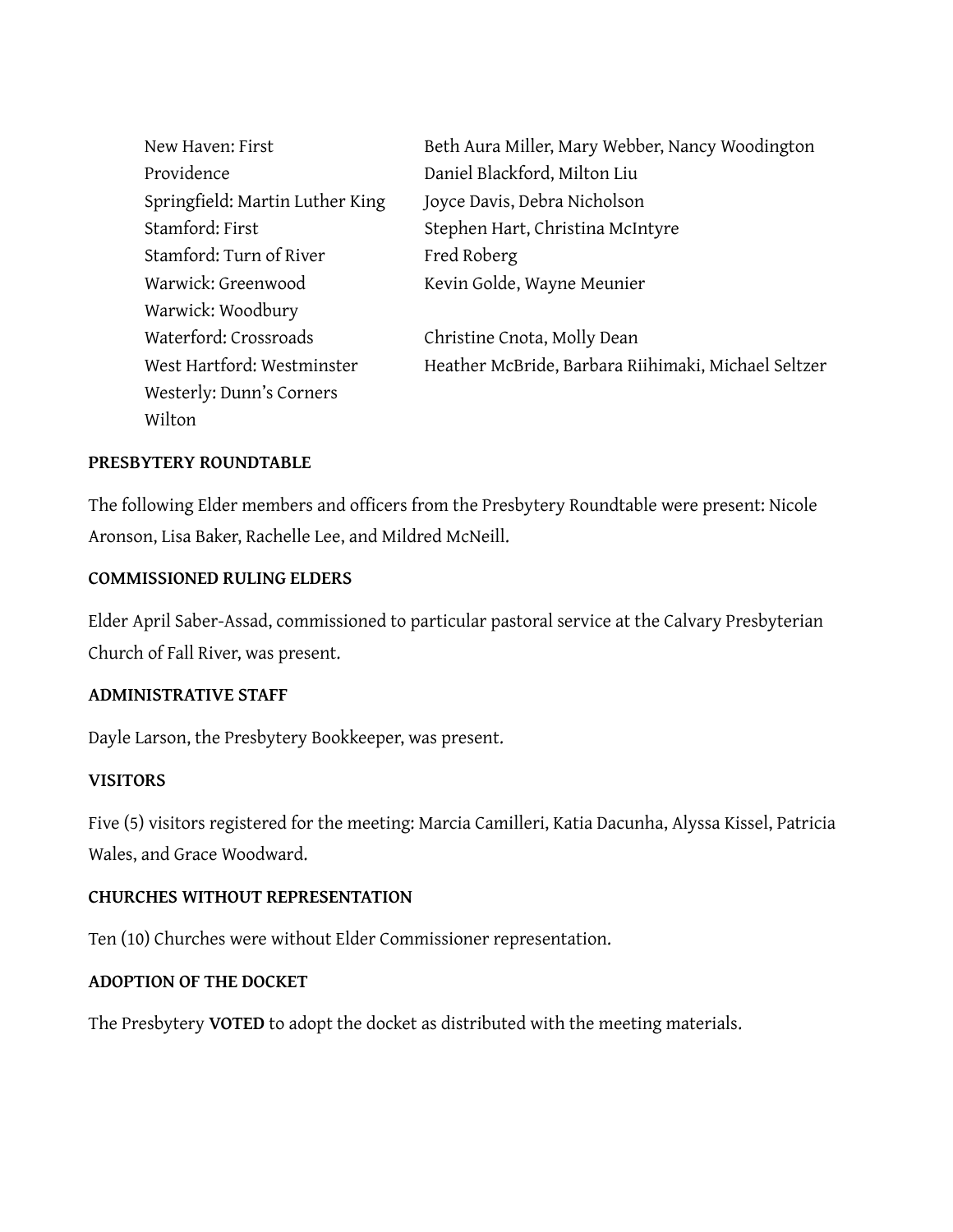#### **ENROLLMENT AND INTRODUCTIONS**

In accordance with the Presbytery's action in the consent motion below, the following ministers were seated as Corresponding Members:

The Rev. David A. Baer – Presbytery of Northeast New Jersey *PSNE Stated Clerk* The Rev. Casey Carbone – Presbytery of Northern New York

*Meeting Communications*

The Rev. T. Cyrus Varland – Presbytery of Genesee Valley

The Rev. Jeffrey Weenink – Presbytery of St. Augustine

#### **ACKNOWLEDGMENT OF LAND**

Elder Lisa Baker (Springfield: MLK) acknowledged the Shinnecock Nation, reporting on a visit she had made with a delegation from the Synod of the Northeast:

Upon meeting Rev. Holly Thompson, there was an ease and a desperation that were evident to me. Her obvious love for the place where her ancestors traveled and lived was remarkable to see. The idea that it didn't matter how profitable her situation could be, honoring her people and her heritage was more important. It was easy to see God in her actions. Juxtaposed the very nature of the Shinnecock people against the American values of getting ahead, of - ing a life easier than your parents, of attaining wealth, left me wondering why we couldn't all live with the values of the Shinnecock Nation.

The attempts to be within but not absorbed by those living in the Hamptons, left a wound and sore that hurt so deeply that it was evident to those who listened, and, in some way, we couldn't help but feel that pain as well. The history of the Shinnecock people, how the Americans found their way to those shores and the overrunning of the Shinnecock people and housing away from their economic stream and enclo- sure on the reservation; is a sad tale of First Nation People. The Shinnecock people we met have strug- gled, but they believe in God, the creator of everything. Their daily personal worship of the ancestors, the land and the Creator are to be emulated not annihilated. They could be a strong constituent of our Synod. They desire to be fully incorporated in our body. There is much to learn from their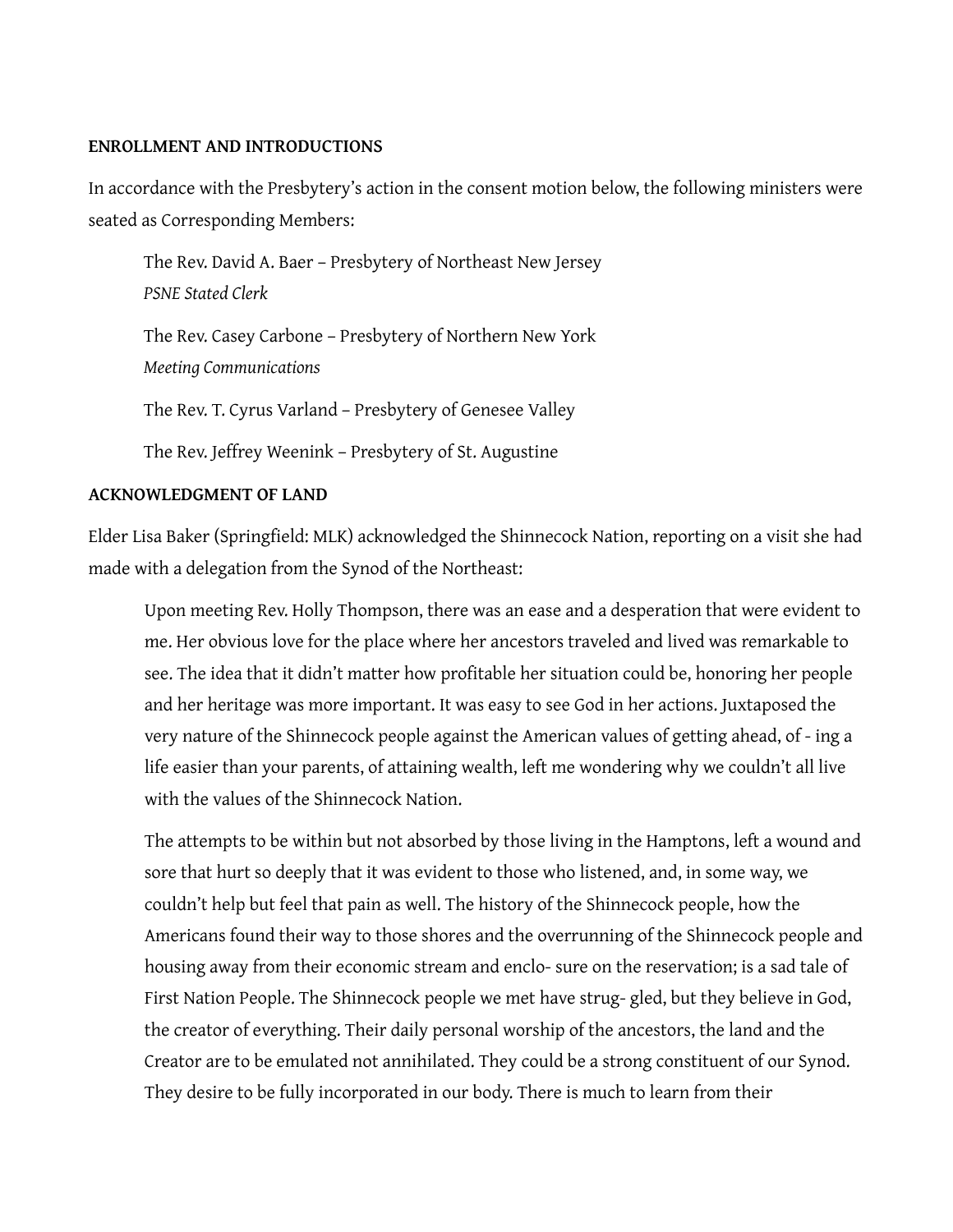temperament and determination. There are many ways to see God in their daily living, and I am honored to have spent time with them.

#### **CONSENT MOTION**

The Stated Clerk presented the consent motion, and the Presbytery **VOTED:** 

*Actions related to the conduct of this assembly:*

- That the Presbytery grant excuses from attendance at the 186<sup>th</sup> Stated Meeting to those needing the same, but that the Presbytery suspend the reading of their names.
- That the Presbytery grant excuses for early departures from the 186<sup>th</sup> Stated Meeting for those requesting the same by *notifying the clerk in a timely manner by any means practicable*, but that the Presbytery suspend the reading of their names.
- That the Presbytery seat as Corresponding Members those ministers for whom a request is made at the beginning of the meeting.

*Recommendations from the Stated Clerk:*

- That the Presbytery approve the minutes of the 185<sup>th</sup> Stated Meeting held on May 12, 2021.
- That the Presbytery dismiss the ordaining commission for Dale Green with thanks, and that their proceedings be spread upon the minutes of this Presbytery:

# THE PRESBYTERY OF SOUTHERN NEW ENGLAND *MINUTES AND REPORT OF ADMINISTRATIVE COMMISSION TO ORDAIN Dale Green*

# **Minutes**

The Administrative Commission was called to order and opened with prayer by Nicole Aronson**,** presiding, at 2:30 p.m. on June 27, 2021 at St. Andrew Presbyterian Church, Groton, CT.

The following members of the Commission were present:

Elder Nicole Aronson Rev. Terrlyn Curry Avery Rev. Wayne Eberly Elder Harold Haugeto Elder Joe Jackson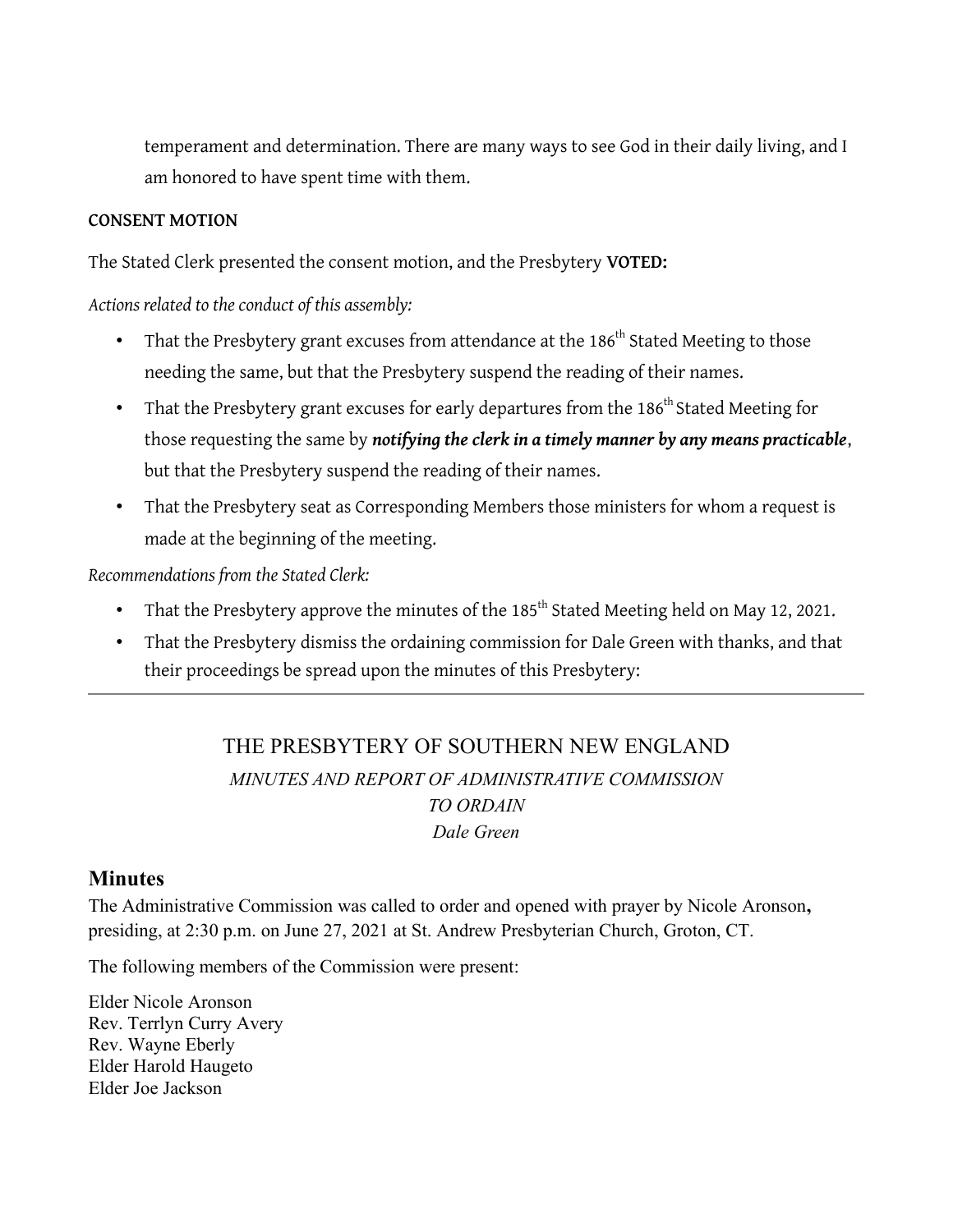Rev. Mark Porizky Rev. Joan Priest Elder John Succo Rev. Shannan Vance-Ocampo

**It was moved, seconded, and voted to elect Nicole Aronson as clerk of the administrative commission.**

**It was moved, seconded, and voted to approve the Order of Worship for the service as printed in the bulletin.**

# **It was moved, seconded, and voted to adjourn the meeting of the Commission with the closing prayer and benediction at the close of the service.**

The Commission then proceeded to worship God.

During the Worship service the Moderator, Nicole Aronson, asked the constitutional questions of the ordinand, and received affirmative answers. W-4.0404

The Moderator of the Commission announced that Dale Green had been duly ordained to the Ministry of Word and Sacrament.

Rev. Dale Green offered the closing prayer of the worship service.

# Signed: *Nicole Aronson* (Clerk)

*Recording of materials provided by the Treasurer:*

• That the Presbytery spread upon the minutes the report of the Treasurer (marked Ref. C, with numbered attachments, in the materials for this meeting):

# **Ref. C – Treasurer's Report**

#### **Presbytery of Southern New England - Statement of Financial Position**

|                                            | <b>Balance as of</b><br>12/31/2020 | <b>Balance as of</b><br>8/31/2021 | <b>Difference</b> |
|--------------------------------------------|------------------------------------|-----------------------------------|-------------------|
| <b>Assets:</b>                             |                                    |                                   |                   |
| Cash                                       |                                    |                                   |                   |
| <b>Checking Account for Operating Cash</b> | 146,516.06                         | 108,675.97 A                      | (37,840.09)       |
| Ministerial Relief Cash                    | 20,424.53                          | 20,434.67                         | 10.14             |
| Simsbury NCD - ING Savings Account         | 77,883.33                          | - B                               | (77, 883.33)      |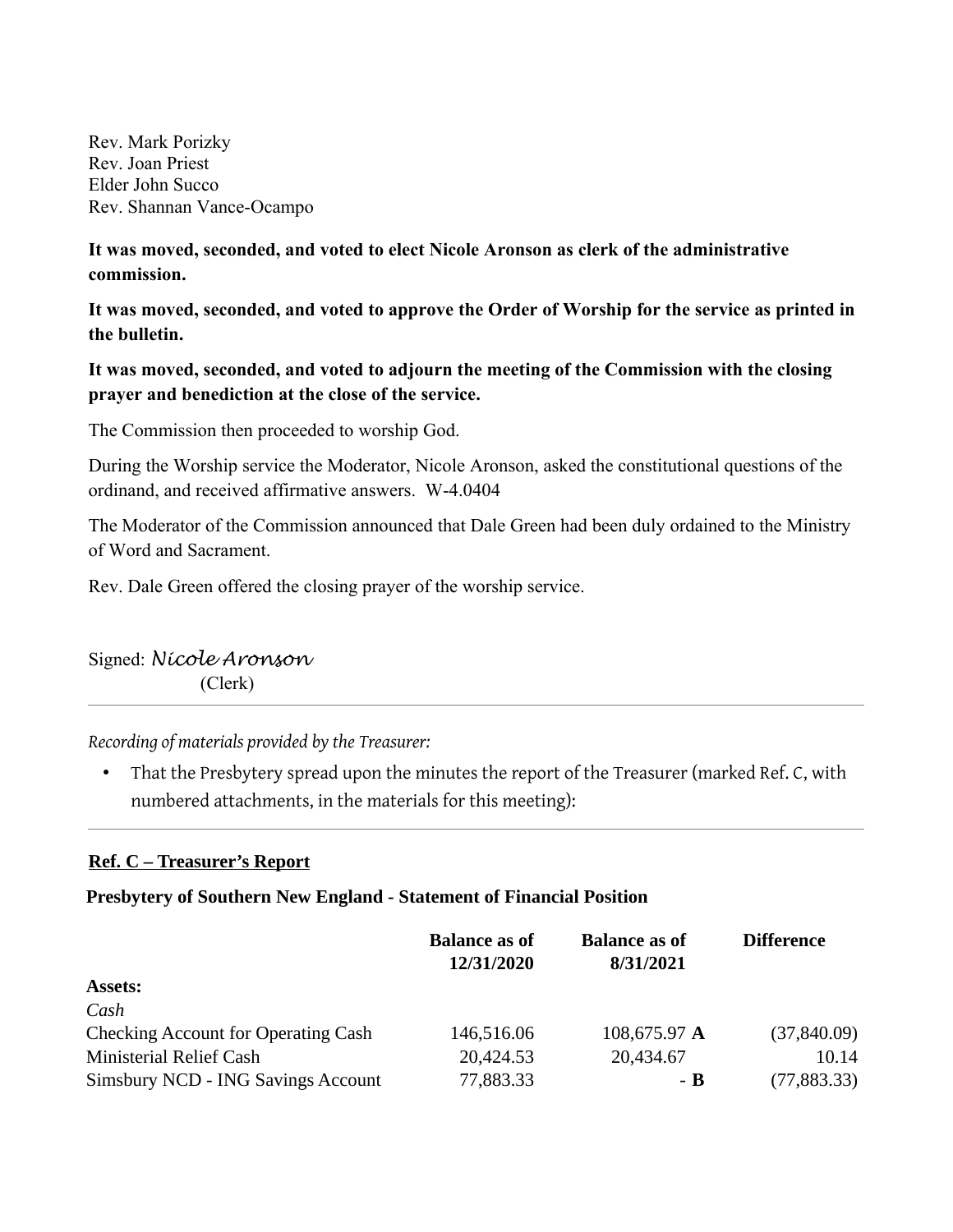| <b>Total Liabilities &amp; Net Assets</b> | 1,295,730.96 | 1,269,010.24   | (26, 720.72)  |
|-------------------------------------------|--------------|----------------|---------------|
| <b>Net Assets</b>                         | 1,230,068.96 | 1,203,348.24 E | (26, 720.72)  |
| <b>Total Liabilities</b>                  | 65,662.00    | 65,662.00      |               |
| Liabilities:<br>PPP Loan                  | 65,662.00    | 65,662.00      |               |
| <b>Total Assets</b>                       | 1,295,730.96 | 1,269,010.24   | (26, 720.72)  |
| <b>Accumulated Depreciation</b>           | (3,679.30)   | (3,879.30)     | (200.00)      |
| <b>Fixed Assets</b>                       | 4,178.72     | 4,178.72       |               |
| <b>Accounts Receivable</b>                | 159,290.30   | 164,852.90 D   | 5,562.60      |
| New Covenant Trust                        |              | 974,747.28 C   |               |
| <b>Fidelity Investments</b>               | 891,117.32   |                | (891, 117.32) |
| <b>Investments</b>                        |              |                |               |

**A) Of the balance in the Checking Account the amount shown** 

**in the Dedicated Accounts Report for "Total Operating Cash Dedicated Accts." is restricted.**

**B) Simsbury dismissal agreement settlement designated for New Church Development.**

**Simsbury funds have been transferred to the New Covenant Trust account.**

**C) New investment account set up with New Covenant Trust.**

**D) Balance at 8-31-2021 includes Dismissal Agreement Balances of PCOG, Enfield: Calvary, and Newport: First and Springfield: Christ.**

**E) Does not include the value of Church properties or charges against them.**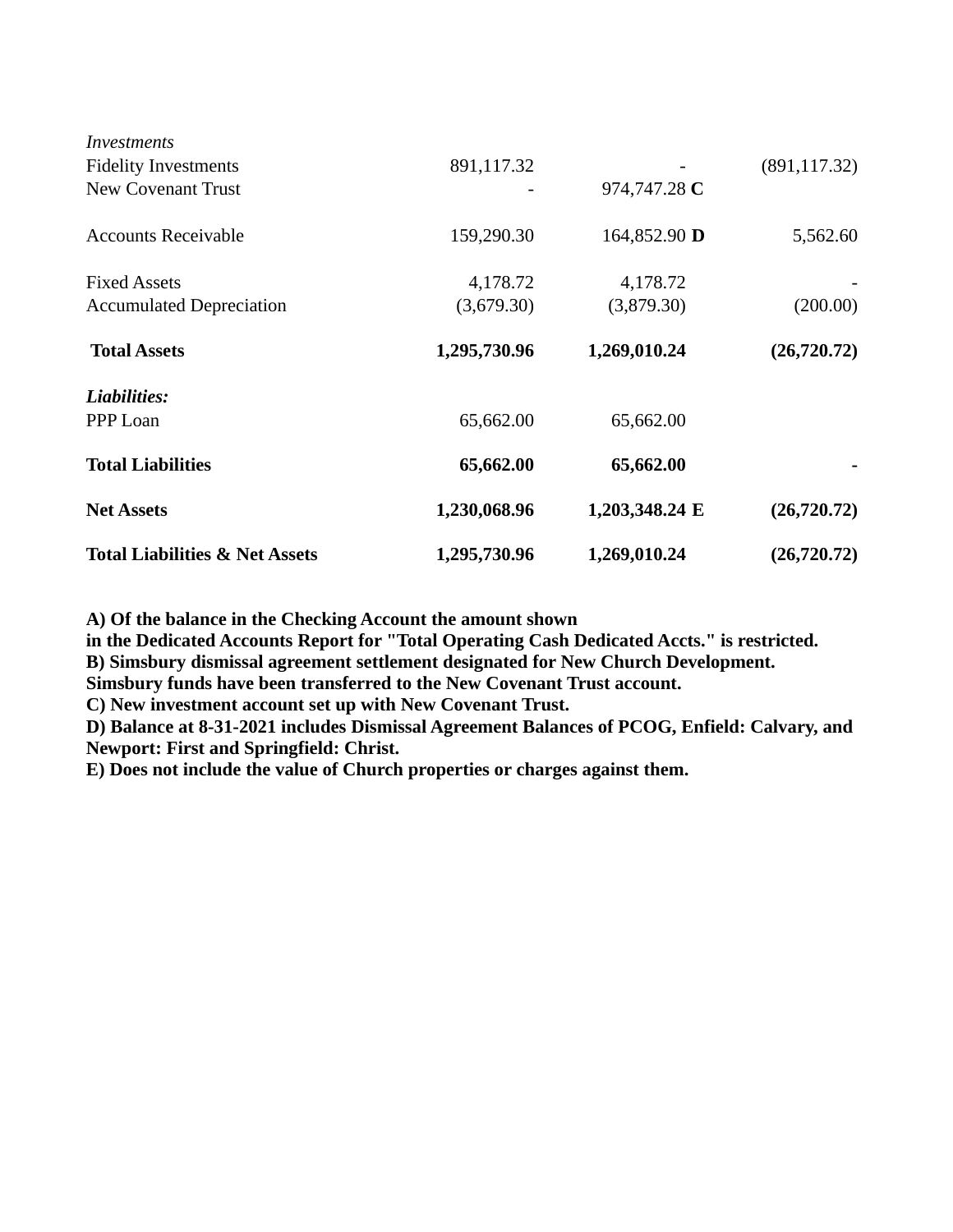| Ref. C-1 Presbytery of Southern New England - Statement of Activities |               |                     |                    |            |
|-----------------------------------------------------------------------|---------------|---------------------|--------------------|------------|
|                                                                       | 2021          | <b>Year to Date</b> | <b>Annual</b>      | <b>YTD</b> |
| <b>OPERATIONS</b>                                                     | <b>Budget</b> | <b>Actual</b>       | <b>Budget Bal.</b> | 67%        |
| <b>Income</b>                                                         |               |                     |                    |            |
| <b>General Mission</b>                                                | 50,000.00     | 28,506.55           | 21,493.45          | 57%        |
| General Mission - prior year                                          | 0.00          | 0.00                | 0.00               |            |
| Interest on Operating Cash                                            | 0.00          | 17.48               | 17.48              |            |
| Presbytery Per Capita                                                 | 234,210.00    | 123,974.95          | 110,235.05         | 53%        |
| Presbytery Per Capita Withheld Income                                 | (15,000.00)   |                     |                    |            |
| GA/Synod Per Capita paid for churches                                 |               |                     |                    |            |
| that withhold                                                         | (6,000.00)    |                     |                    |            |
| Donations                                                             | 0.00          | 1,777.69            | 1,777.69           |            |
| <b>Total Income</b>                                                   | 263,210.00    | 154,276.67          | 133,523.67         | 59%        |
| <b>Expense</b>                                                        |               |                     |                    |            |
| <b>Ministries of the Presbytery:</b>                                  |               |                     |                    |            |
| PIM                                                                   | 10,000.00     | 10,000.00           | 0.00               | 100%       |
| Brazilian Fellowship                                                  | 20,000.00     | 13,333.36           | 6,666.64           | 67%        |
| Social Justice                                                        | 750.00        | 0.00                | 750.00             | 0%         |
| <b>NEXT Church Support</b>                                            | 1,000.00      | 1,000.00            | 0.00               | 100%       |
| New Initiatives/Emerging Ministries                                   | 5,000.00      | 0.00                | 5,000.00           | 0%         |
| Committees:                                                           |               |                     |                    |            |
| <b>Committee on Ministry</b>                                          | 8,000.00      | 708.10              | 7,291.90           | 9%         |
| Committee on Preparation                                              | 3,000.00      | 461.45              | 2,538.55           | 15%        |
| <b>Nominations</b>                                                    | 200.00        | 0.00                | 200.00             | 0%         |
| Personnel                                                             | 500.00        | 0.00                | 500.00             | 0%         |
| Roundtable                                                            | 4,000.00      | 665.56              | 3,334.44           | 17%        |
| <b>Trustees</b>                                                       | 10,300.00     | 10,976.76           | (676.76)           | 107%       |
| Personnel:                                                            |               |                     |                    |            |
| GP Salary & Housing w/ med deduct &                                   |               |                     |                    |            |
| <b>SECA</b>                                                           | 85,318.00     | 55,167.60           | 30,150.40          | 65%        |
| <b>GP BOP</b>                                                         | 31,358.00     | 20,835.30           | 10,522.70          | 66%        |
| <b>Stated Clerk Salary</b>                                            | 20,400.00     | 13,338.42           | 7,061.58           | 65%        |
| Stated Clerk - Additional service if needed                           | 1,500.00      | 0.00                | 1,500.00           | 0%         |
| Chaplain to the Clergy                                                | 4,000.00      | 0.00                | 4,000.00           | 0%         |
| <b>Communications Manager</b>                                         | 20,992.00     | 13,725.38           | 7,266.62           | 65%        |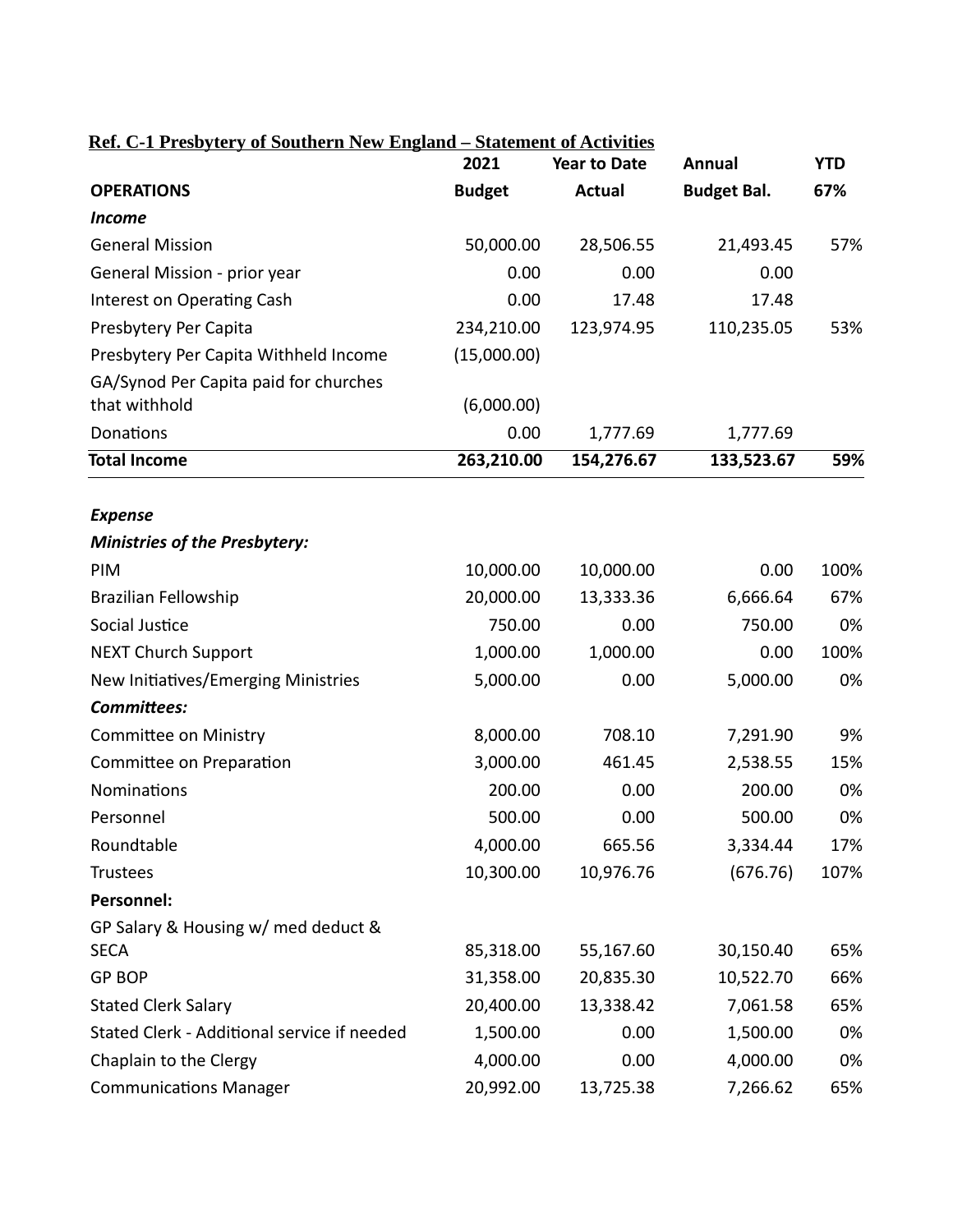| <b>Financial Manager</b>                      |                | 26,520.00                     | 17,340.00           | 9,180.00       | 65%  |
|-----------------------------------------------|----------------|-------------------------------|---------------------|----------------|------|
| Treasurer - stipend                           |                | 2,000.00                      | 1,000.00            | 1,000.00       | 50%  |
| <b>Staff &amp; Office Operations:</b>         |                |                               |                     |                |      |
| GP Auto/Professional Expense                  |                | 6,000.00                      | 4,196.68            | 1,803.32       | 70%  |
| <b>GP Continuing Education</b>                |                | 3,000.00                      | 3,000.00            | 0.00           | 100% |
| 2021 GP General Assembly Expense              |                | 1,200.00                      | 0.00                | 1,200.00       | 0%   |
| <b>Stated Clerk Auto/Professional Expense</b> |                | 4,500.00                      | 0.00                | 4,500.00       | 0%   |
| 2021 Stated Clerk General Assembly Exp.       |                | 1,200.00                      | 0.00                | 4,500.00       | 0%   |
| 2020 GA Travel (overture advocate)            |                | 750.00                        | 0.00                | 750.00         | 0%   |
| <b>Office Operations</b>                      |                | 6,000.00                      | 4,947.50            | 1,052.50       | 82%  |
| Equip. Replacement Reserve                    |                | 2,000.00                      | 0.00                | 2,000.00       | 0%   |
| <b>Total Expense</b>                          |                | 279,488.00                    | 170,696.11          | 99,675.25      | 61%  |
| <b>Operating Budget Net Surplus/Loss*</b>     |                | (16, 278.00)                  |                     |                |      |
| <b>Net Income/Expense</b>                     |                |                               | (16, 419.44)        |                |      |
| <b>Ref. C-2 - Dedicated Accounts</b>          |                |                               |                     |                |      |
|                                               | <b>Balance</b> | <b>Year to</b><br><b>Date</b> | <b>Year to Date</b> | <b>Balance</b> |      |
|                                               | 12/31/2020     | <b>Receipts</b>               | <b>Expenses</b>     | 8/31/2021      |      |
| <b>Committee on Ministry</b>                  |                |                               |                     |                |      |
| Leadership Training                           | 750.00         |                               |                     | 750.00         |      |

|                                  | <b>Balance</b> | Year to<br><b>Date</b> | <b>Year to Date</b> | <b>Balance</b> |
|----------------------------------|----------------|------------------------|---------------------|----------------|
|                                  | 12/31/2020     | <b>Receipts</b>        | <b>Expenses</b>     | 8/31/2021      |
| <b>Committee on Ministry</b>     |                |                        |                     |                |
| <b>Leadership Training</b>       | 750.00         |                        |                     | 750.00         |
| Coaching                         | 4,226.52       |                        |                     | 4,226.52       |
| <b>Total Committee on</b>        | 4,976.52       |                        |                     | 4,976.52       |
| <b>Ministry</b>                  |                |                        |                     |                |
| <b>Grants/Donations</b>          |                |                        |                     |                |
| Designated Donations*            | 3,000.00       |                        |                     | 3,000.00       |
| Grant - MLK Church               | (15,086.32)    | 7,825.92               | 30,328.12           | (45, 422.65)   |
| Tri-Presbytery Consultant        | 1,288.68       |                        |                     | 429.56         |
| <b>Total Grants</b>              | (10,797.64)    | 7,825.92               | 30,328.12           | (41,993.09)    |
| <b>Social Justice:</b>           |                |                        |                     |                |
| <b>Peacemaking Donations</b>     | 5,697.85       | 36.25                  |                     | 5,734.10       |
| <b>Total Social Justice</b>      | 5,697.85       | 36.25                  |                     | 5,734.10       |
| Presbytery Immigrant<br>Ministry | 5,083.02       | 15,006.08              | 21,952.79           | (5,888.49)     |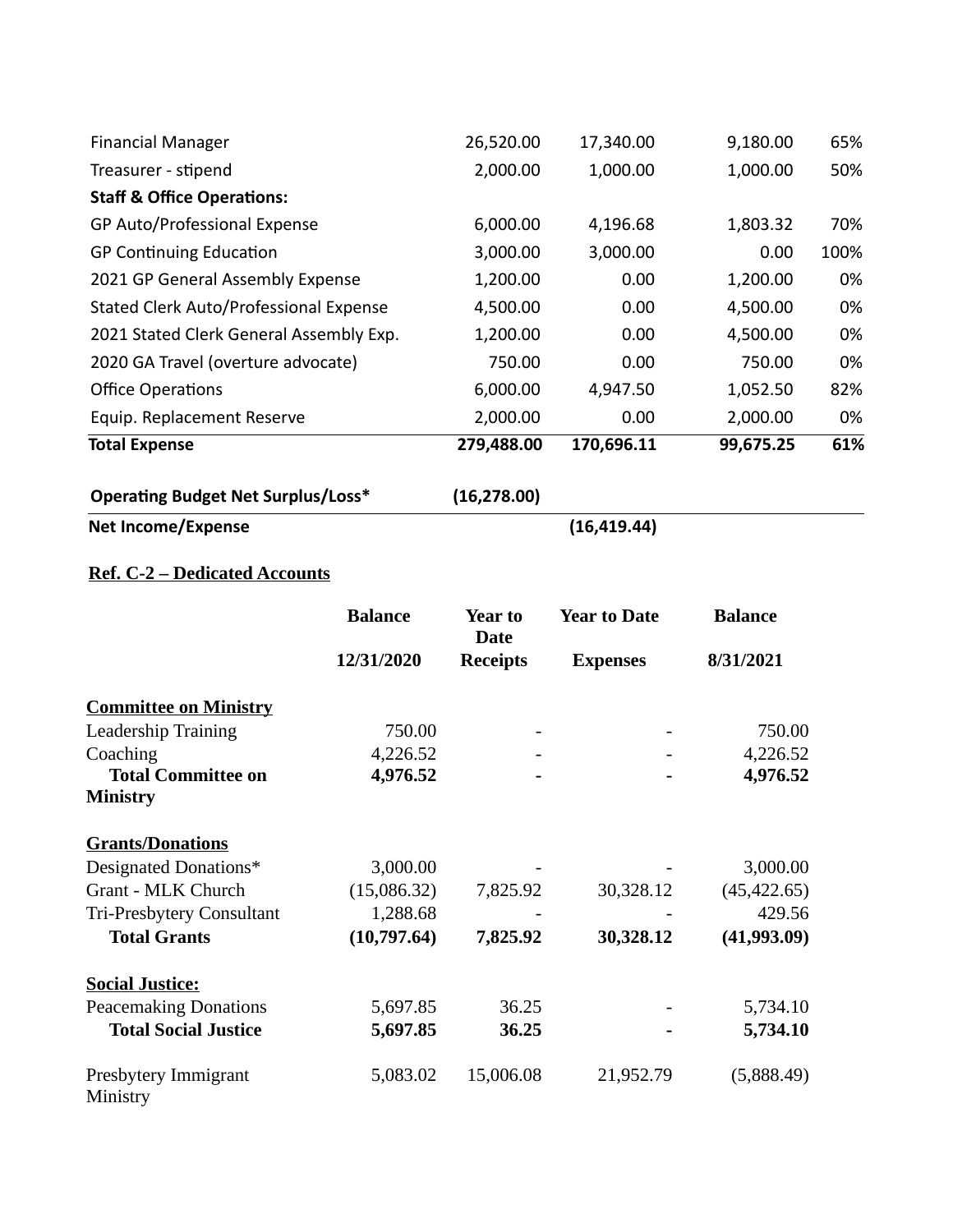| <b>Total PY Immigrant</b>        | 5,083.02   | 15,006.08 | 21,952.79      | (5,888.49)    |
|----------------------------------|------------|-----------|----------------|---------------|
| <b>Ministry</b>                  |            |           |                |               |
| <b>Total Operating Cash</b>      |            |           |                |               |
| <b>Dedicated Accts.</b>          | 4,959.75   | 22,868.25 | 52,280.91      | (37, 170.96)  |
| <b>Funds held within the New</b> |            |           |                |               |
| <b>Covenant Investment</b>       |            |           |                |               |
| <b>Account</b>                   |            |           |                |               |
| Cranston: Faith Closing          | 439,923.18 |           | $\overline{a}$ | 439,923.18 ** |
| Dismissal Agreement Income       | 125,294.50 | -         | -              | 125,294.50 ** |
| Simsbury /NCD Reserve            | 77,883.33  | 52.12     | 1.00           | 77,934.45 **  |
| <b>TOTAL DEDICATED</b>           |            |           |                |               |
| <b>ACCOUNTS</b>                  | 648,060.76 | 22,920.37 | 52,281.91      | 605,981.17    |

*\*This is a donation from the Tate Foundation for Campus Ministry. To be distributed around our Presbytery.*

*\*\*These funds have been moved into the New Covenant Investment Account.* 

|  | Ref. C-3 – Investment Summary |  |
|--|-------------------------------|--|
|  |                               |  |

|                                                             |            | December<br>2020<br><b>Balance</b> | Fees                     | <b>Transfers</b><br>In   | <b>Transfers</b><br>Out | Unrealized<br>Gain(Loss) | 8/31/2021<br><b>Balance</b> |
|-------------------------------------------------------------|------------|------------------------------------|--------------------------|--------------------------|-------------------------|--------------------------|-----------------------------|
| <b>Fidelity Investments</b>                                 |            | 888,808.72                         | $\overline{\phantom{a}}$ | $\overline{\phantom{a}}$ | 891,131.73              | 2,323.01                 | $(0.00)*$                   |
| New Covenant Trust                                          |            | $\overline{\phantom{a}}$           | $\overline{\phantom{a}}$ | 968,966.85               |                         | 5,780.43                 | 974,747.28                  |
| Simsbury NCD-ING Savings Account                            |            | 77,602.92                          |                          | $\overline{\phantom{a}}$ | 77,934.45               | 331.53                   | $-$ *                       |
| <b>Totals</b>                                               |            | 966,411.64                         |                          | 968,966.85               | 969,066.18              | 8,434.97                 | 974,747.28                  |
| <b>Restricted Investment Funds:</b><br>Simsbury NCD Account | 77,934.45  |                                    |                          |                          |                         |                          |                             |
| <b>Total Restricted Funds</b>                               | 77,934.45  |                                    |                          |                          |                         |                          |                             |
| <b>Unrestricted Investment Funds:</b><br>New Covenant Trust | 896,812.83 |                                    |                          |                          |                         |                          |                             |
| <b>Total Unrestricted Funds</b>                             |            |                                    |                          |                          |                         |                          |                             |

**\*Fidelity & ING Accounts were transferred to New Covenant Investment Account**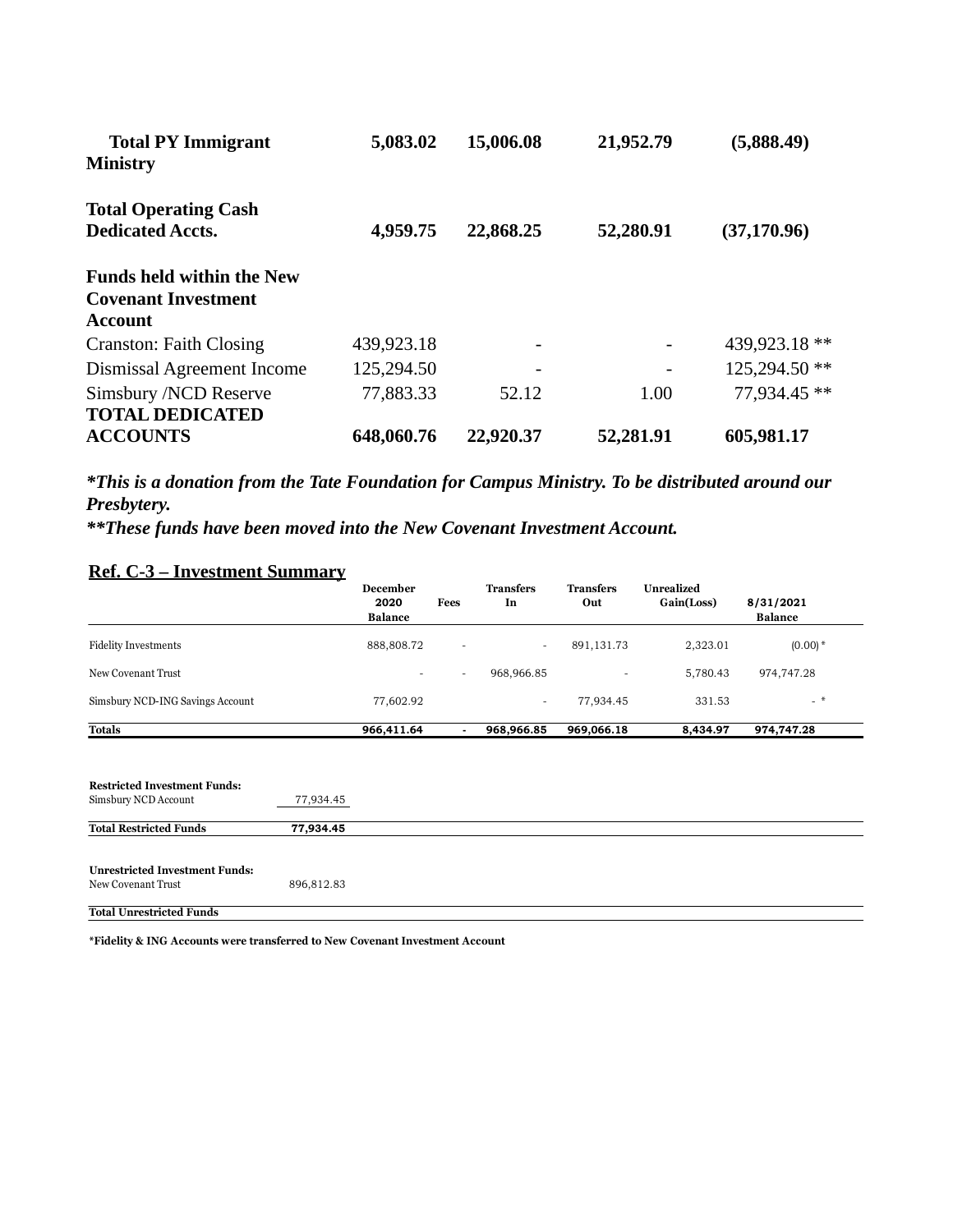# **Ref. C-4 – Church Giving**

|                          | CHURCH GIVING AS OF 8/31/2021 |                       |                       |
|--------------------------|-------------------------------|-----------------------|-----------------------|
|                          |                               | PRESBYTERY PRESBYTERY | <b>PRESBYTERY</b>     |
|                          | <b>GENERAL</b>                | <b>GENERAL</b>        |                       |
|                          | <b>MISSION</b>                | <b>MISSION</b>        | <b>PER CAPITA DUE</b> |
|                          | <b>YEARLY</b>                 | <b>RECEIVED TO</b>    |                       |
| <b>CHURCH</b><br>PIN#    | <b>PLEDGE</b>                 | <b>DATE</b>           | <b>MONTHLY</b>        |
| 4620 Ashaway: Babcock    |                               | \$-                   | \$151.33              |
| 1274 Barrington          |                               | \$1,160.00            | \$234.72              |
| 10562 Brookfield: Valley |                               | \$-                   | \$376.78              |
| 10027 Cumberland: Calvin |                               | \$-                   | \$355.16              |
| 4581 Darien: Noroton     |                               | \$-                   | \$4,555.20            |
| 4574 Fairfield: First    |                               | \$1,050.00            | \$948.11              |
| 1779 Fall River: Calvary |                               | \$-                   | \$83.39               |
| 4578 Granby: First       |                               | \$700.00              | \$111.18              |
| 4576 Greenwich: First    |                               | \$-                   | \$2,476.80            |
| 3716 Groton: St. Andrew  |                               | \$-                   | \$305.74              |
| 10645 Hamden: Korean     |                               | \$6,300.00            | \$960.46              |
| 4577 Hartford: First     |                               | \$-                   | \$284.13              |
| 4579 Milford: United     |                               |                       | \$200.74              |
| 3719 New Canaan: First   |                               | \$-<br>\$-            | \$1,581.20            |
| 10985 New Haven: Korean  |                               | \$-                   | \$160.60              |
| 4580 New Haven: First    |                               | \$4,050.00            | \$626.92              |
| 10939 Providence         |                               | \$2,100.00            | \$410.75              |
| 10530 Springfield: MLK   |                               | \$-                   | \$120.45              |
| 4583 Stamford: First     |                               | \$11,320.00           | \$1,423.70            |
| 4586 Stamford: TOR       |                               | \$-                   | \$126.63              |
| 4609 Warwick:Greenwood   |                               | $\zeta$ -             | \$945.01              |
| 4607 Warwick: Woodbury   |                               | \$1,680.00            | \$315.01              |
| 9427 Waterford: Crssrds  |                               | \$4,046.67            | \$234.72              |
| 4585 West Htfd:West      |                               | \$-                   | \$827.66              |
| 4618 Westerly: Dunns     | ぐうさかいきょうかいきょうかい きょうかい         | \$-                   | \$861.63              |
| 960 Wilton               |                               | \$-                   | \$870.90              |
| <b>TOTAL</b>             | \$-                           | \$32,406.67           | \$19,548.92           |

*Recommendations from the Committee on Ministry:*

• That the Presbytery approve the change in terms of call for the Rev. Steven Scovell, Pastor of the United Presbyterian Church of Milford: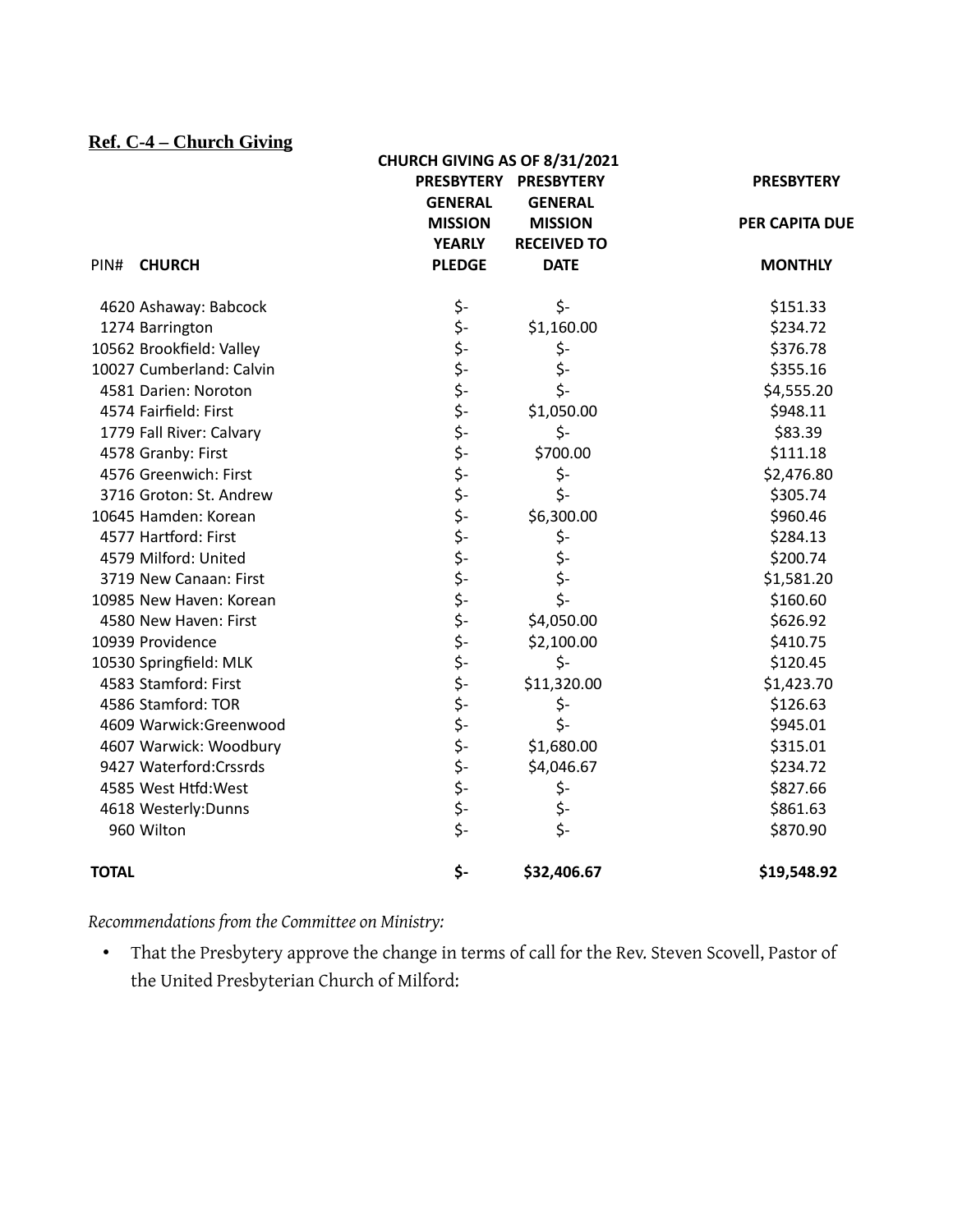#### **Annual Reporting Form** 2021 Terms of Call for Parish Clergy

| Part A         |                                                                                                                                                                                                                                     |                         |
|----------------|-------------------------------------------------------------------------------------------------------------------------------------------------------------------------------------------------------------------------------------|-------------------------|
| $\mathbf{1}$ . | Cash salary<br>Include all annual cash salary. Also include employee contributions to 403(b)(9)<br>plans, tax-sheltered annuity plans, salary reduction contributions to flexible<br>health spending accounts, and cafeteria plans. |                         |
|                | • Salary                                                                                                                                                                                                                            |                         |
|                | • Employee retirement contributions                                                                                                                                                                                                 | 40000<br>1              |
| 2.             | Housing allowance, utilities, and furnishings allowances                                                                                                                                                                            | 15000<br>$\overline{2}$ |
| 3.             | Employing organization contributions to 403(b)(9) plans,<br>tax-sheltered annuity plans and equity allowances<br>(Matching contributions to the Board's Retirement Savings Plan should not be<br>included.)                         | 3<br>0                  |
| 4.             | <b>Bonus</b>                                                                                                                                                                                                                        |                         |
|                | • All unvouchered allowances                                                                                                                                                                                                        |                         |
|                | • Gifts from employing organizations                                                                                                                                                                                                |                         |
|                | Manse equity allowances and grants<br>٠                                                                                                                                                                                             |                         |
|                | • Bonus (year paid                                                                                                                                                                                                                  | $\overline{4}$          |
| 5.             | SECA - Self Employment Contributions Act<br>(For reimbursement in excess of 50% of the minister's SECA tax obligation-for<br>reimbursement up to 50%, use line 11 below.)                                                           | 6120<br>5               |
| 6.             | Other allowances<br>(including co-payment and medical expense reimbursement allowances)<br>Do not include expenses reimbursed through vouchers or Benefits Plan dues.                                                               | 6                       |
| 7.             | Manse amount                                                                                                                                                                                                                        |                         |
|                | (must be at least 30% of Lines 1-6 for members residing in a manse)                                                                                                                                                                 | 7                       |
| 8.             | Total Annual Effective Salary (total of Lines 1-7)                                                                                                                                                                                  | 61120.<br>8             |
|                | (must equal or exceed \$58,000.00 for full-time calls)                                                                                                                                                                              |                         |

| 19. | Benefits Plan Dues (line 8 x 37%)                        |      | 22614.40<br>9 |
|-----|----------------------------------------------------------|------|---------------|
| 10. | Accountable Reimbursements (vouchered)                   |      |               |
|     | • Continuing Education Reimbursements (\$1,000 minimum)  | 1000 |               |
|     | • Automobile Expenses                                    | 1000 |               |
|     | • Professional Expenses                                  |      |               |
|     | • Other vouchered                                        |      | 2000<br>10    |
| 11. | SECA Allowance (up to 50% of estimated obligation)       |      | 11            |
| 12. | Optional group plan for medical deductibles, coinsurance |      |               |
|     | and dental                                               |      | 00000<br>12   |

Name of Clergy: Rev. Stephen Scovell Church Town: Milford Church name: United Presbyterian Church membership as of Dec. 31, 2020: 54 Annual vacation (# weeks): 4 Annual study leave (# weeks): 2 Annual holidays (# days): 14 Working units (or hours) per week: 40 hours

*Note: This change reflects an increase in hours from part-time to full-time.*

• That the Presbytery approve the call of the Martin Luther King Jr. Community Presbyterian Church of Springfield to the Rev. Dr. Terrlyn Curry Avery as Pastor, subject to the following terms: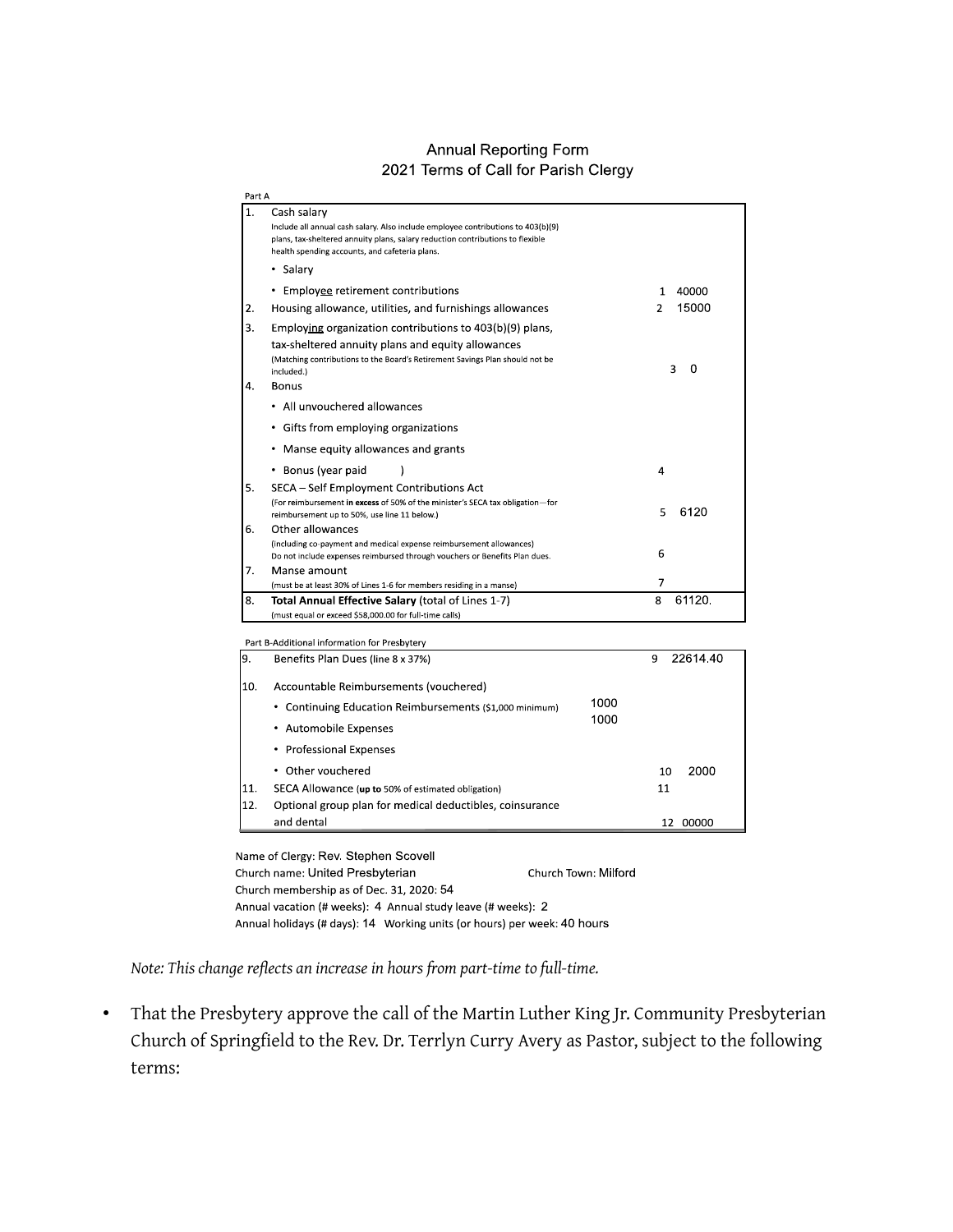| \$42,200.00<br>Salary                                                                                                                                                                                                                          |       |
|------------------------------------------------------------------------------------------------------------------------------------------------------------------------------------------------------------------------------------------------|-------|
| \$19,000.00<br>Housing                                                                                                                                                                                                                         |       |
| Med. Reimbursement                                                                                                                                                                                                                             | - SS- |
| \$61,200.00                                                                                                                                                                                                                                    |       |
|                                                                                                                                                                                                                                                |       |
| <b>SECA</b><br>\$4,681.80                                                                                                                                                                                                                      |       |
| \$65,881.80                                                                                                                                                                                                                                    |       |
|                                                                                                                                                                                                                                                |       |
| \$2,500.00<br>Continuing Ed.                                                                                                                                                                                                                   |       |
| \$9,050.00<br><b>Travel</b>                                                                                                                                                                                                                    |       |
| \$77,431.80                                                                                                                                                                                                                                    |       |
| Note: This position comes with full BOP coverage for 2020-2025 via the Organizing<br>Pastor grant with the Board of Pensions. BOP covers all costs in Years 1-3, and then<br>MLK will have % responsiblities in Year 4 (1/3) and Year 5 (2/3). |       |
| https://www.pensions.org/what-we-offer/benefits-packages/Benefits-grants-for-<br>organizing-pastors-and-evangelists                                                                                                                            |       |

#### **PERSONNEL COMMITTEE REPORT – Part 1**

The Rev. John Merz, chair of the Personnel Committee, announced the retirement of the Rev. Jim Glenn, who has been serving the Presbytery as its Chaplain to the Clergy, without remuneration, for the last five years. At Mr. Merz's invitation, the General Presbyter, the Rev. Shannan Vance-Ocampo, offered the following Proclamation:

# **Proclamation End of Chaplaincy Service**

WHEREAS, the Rev. Dr. James R. Glenn (Jim ) is a native Floridian who attended college at Emory University in Atlanta, Georgia, graduating from the Candler School of Theology in 1971; and, was ordained to the Office of Minister of Word and Sacrament by the Everglades Presbytery in 1972,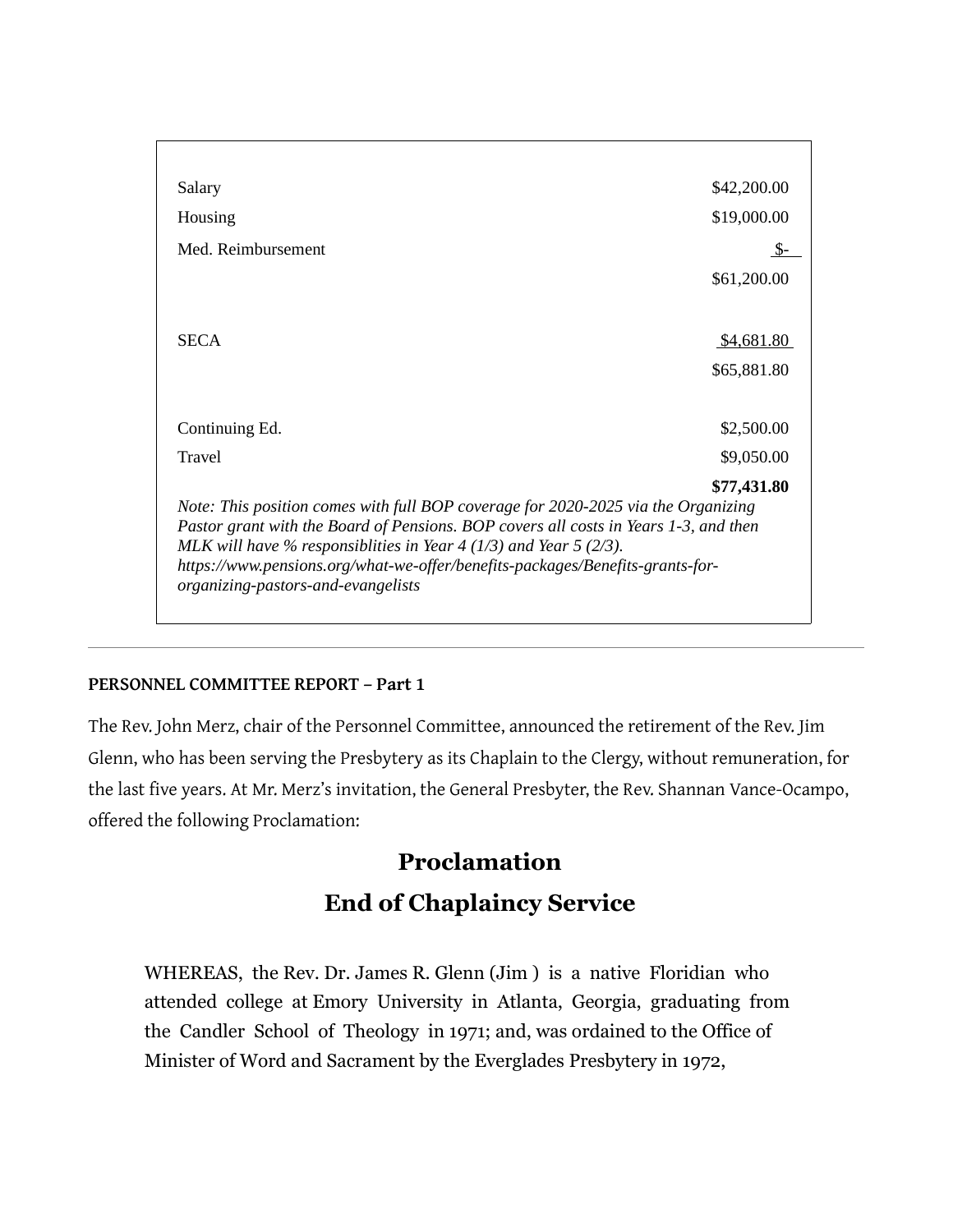WHEREAS, the Rev. Dr. Glenn's long and dedicated career included his early years of devoted service at First Presbyterian Church, Miami Shores, Bainbridge Baptist Church and Rockville Presbyterian Church; and,

WHEREAS, the Rev. Dr. Glenn had given the Dunns Corner Community Presbyterian Church 24 years of dedicated service until his "retirement" in 2014; and,

WHEREAS, upon "retirement" the Rev. Dr. Glenn volunteered to provide chaplaincy services to the Presbytery of Southern New England in 2014 during the transition from Executive Presbyter Dana Lindsley to General Presbyter Shannan Vance-Ocampo and beyond; and,

WHEREAS, Pastor Glenn is once again "retiring" as Chaplain to the Pastors for the Presbytery of Southern New England, and is worthy of recognition for his many years of service to his Lord, church and this community.

NOW, THEREFORE, be it resolved that I, Shannan Vance-Ocampo, do hereby proclaim Wednesday, September 22, 2021 as, "Pastor James R. Glenn Day" throughout all of Southern New England and urge every Presbyterian to express gratitude to this outstanding individual for the caring chaplaincy ministry he provided, and for sharing his faith within our community. He is deeply loved and will be greatly missed as he concludes his ministry with us on this day.

*Jim, we are grateful for you, we give thanks to God for you and for your service to this Presbytery (we know you are not going away!) and you will be getting this fancy proclamation via mail to your house to hang on the wall.*

IN WITNESS WHEREOF, I have hereunto set my hand this 22nd day of September, 2021, and caused this seal to be affixed.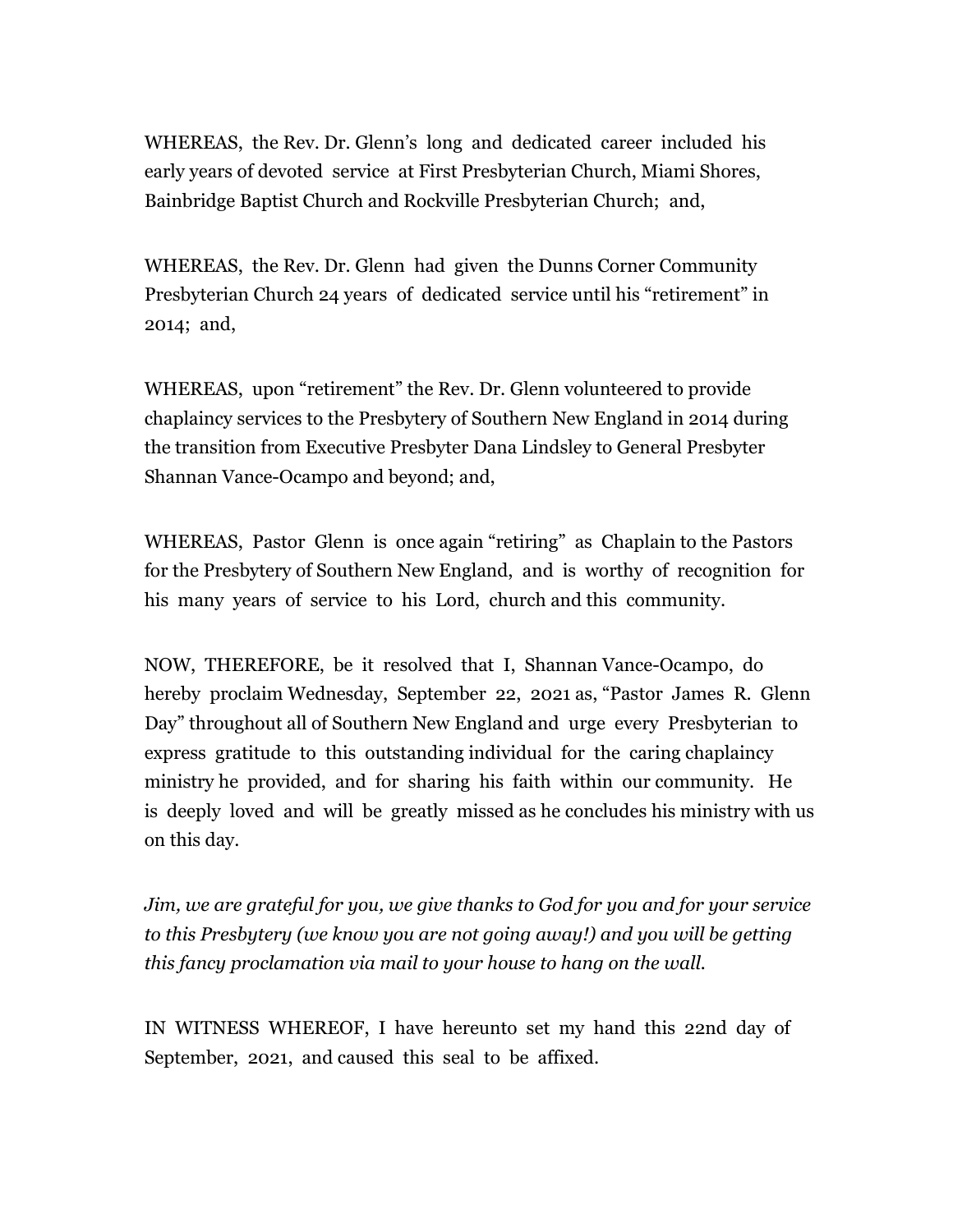# The Reverend Shannan Vance-Ocampo, General Presbyter

\_\_\_\_\_\_\_\_\_\_\_\_\_\_\_\_\_\_\_\_\_\_\_\_\_\_

ATTEST: \_\_\_\_\_\_\_\_\_\_\_\_\_\_\_\_\_\_\_\_\_\_\_\_\_\_\_

The Rev. David Baer, Stated Clerk

### **ONE-ON-ONE CONVERSATIONS**

The assembly recessed for conversation in pairs, invited to reflect with one another on the question, "How do you see your life as a disciple of Jesus Christ?"

### **WORSHIP**

The assembly was led in worship by the Anti-Racism Task Force, represented by the Rev. Jenny Peek, the Rev. Jennifer Davis, the Rev. Dr. David Van Dyke, Katia DaCunha (Hyannis: IPB), the Rev. Kevin White, Elder Kirk Louis (Providence), and the Rev. Jan Hawkins. The service focused first on "lament," with Ms. DaCunha reading from Lamentations 5:1-22 in Portuguese, followed by reflections offered by Mr. White and Ms. Peek, and prayers of lament. Next, the service moved to "our call," with a reading of Micah 6:1-8, followed by reflections from Dr. Van Dyke and Mr. Louis, and prayers for our call to do justice, love kindness, and walk humbly, and for those who lead us.

#### **DINNER IN SMALL GROUPS**

The assembly recessed for dinner in small groups, using Zoom breakout rooms.

# **REPORT OF THE ROUNDTABLE**

The Rev. Julie Emery, co-chair of the Presbytery Roundtable, invited the Rev. John Merz and the Rev. Andre Castillo to present the proposed 2022 budget. Upon the recommendation of the Roundtable, the Presbytery **VOTED** to **ADOPT** the proposed budget:

|                                       | 2021          | <b>Year to Date</b> | Annual             | YTD | 2022            |            |
|---------------------------------------|---------------|---------------------|--------------------|-----|-----------------|------------|
| <b>OPERATIONS</b>                     | <b>Budget</b> | Actual              | <b>Budget Bal.</b> | 59% | <b>Proposed</b> |            |
| <i>Income</i>                         |               |                     |                    |     |                 |            |
| <b>General Mission</b>                | 50,000.00     | 28,506.55           | 21.493.45          | 57% | 50.000.00       | 0.00       |
| General Mission - prior year          | 0.00          | 0.00                | 0.00               |     |                 |            |
| Interest on Operating Cash            | 0.00          | 17.48               | 17.48              |     |                 |            |
| Presbytery Per Capita                 | 234.210.00    | 123.974.95          | 110,235.05         |     | 53% 227,772.00  | (6,438.00) |
| Presbytery Per Capita Withheld Income | (15,000.00)   |                     |                    |     | (15,000.00)     | 0.00       |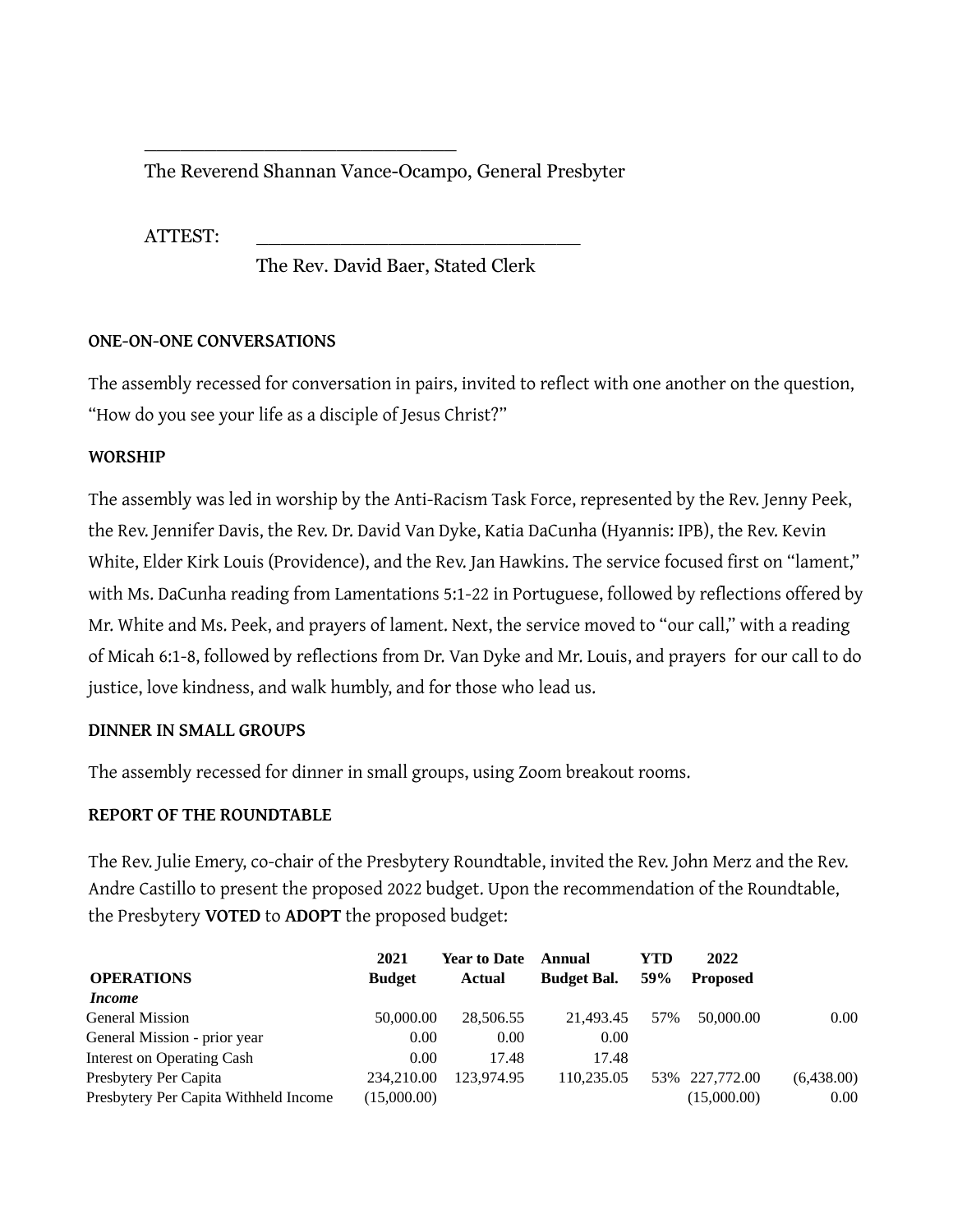| Donations<br>0.00<br>1,777.69<br>1,777.69<br><b>Total Income</b><br>263,210.00<br>154,276.67<br>133,523.67<br>256,772.00 A<br>(6,438.00)<br>59%<br><b>Expense</b><br><b>Ministries of the Presbytery:</b><br>(10,000.0)<br>100%<br>$0.00$ $\bf B$<br><b>PIM</b><br>10,000.00<br>10,000.00<br>0.00<br>$\left( 0\right)$<br>(10,000.0)<br>20,000.00<br>20,000.00<br>13,333.36<br>6,666.64<br>67%<br>Brazilian Fellowship<br>$\left( 0\right)$<br>$0\%$<br>Social Justice<br>750.00<br>750.00<br>750.00<br>0.00<br>0.00<br><b>NEXT Church Support</b><br>1,000.00<br>0.00<br>100%<br>1,000.00<br>0.00<br>1,000.00<br>New Initiatives/Emerging Ministries<br>50%<br>5,000.00<br>0.00<br>5,000.00<br>2,500.00<br>2,500.00<br><b>Committees:</b><br>708.10<br>9%<br>(4,000.00)<br>Committee on Ministry<br>8,000.00<br>7,291.90<br>4,000.00<br>3,000.00<br>461.45<br>2,538.55<br>15%<br>3,000.00<br>Committee on Preparation<br>0.00<br>200.00<br>0.00<br>200.00<br>$0\%$<br>200.00<br>0.00<br>Nominations<br>Personnel<br>500.00<br>0.00<br>500.00<br>$0\%$<br>500.00<br>0.00<br>Roundtable<br>4,000.00<br>665.56<br>17%<br>4,000.00<br>0.00<br>3,334.44<br>107%<br>(2,000.00)<br><b>Trustees</b><br>10,300.00<br>10,976.76<br>(676.76)<br>8,300.00 C<br><b>Personnel:</b><br>D,<br>84,001.00 D.1 (1,317.00)<br>GP Salary & Housing & SECA<br>85,318.00<br>55,167.60<br>30,150.40<br>65%<br><b>GP BOP</b><br>66%<br>31,358.00<br>10,522.70<br>31,897.00<br>539.00<br>20,835.30<br><b>Stated Clerk Salary</b><br>20,400.00<br>7,061.58<br>65%<br>816.00<br>13,338.42<br>21,216.00<br>Stated Clerk - Additional service if<br>$0\%$<br>needed<br>0.00<br>1,500.00<br>0.00<br>(1,500.00)<br>1,500.00<br>65%<br>20,992.00<br>13,725.38<br>7,266.62<br>21,832.00<br>840.00<br><b>Communications Manager</b><br>65%<br>26,520.00<br>17,340.00<br>9,180.00<br>35,360.00 E<br>8,840.00<br><b>Financial Manager</b><br>Treasurer - stipend<br>2,000.00<br>50%<br>1,000.00<br>1,000.00<br>2,000.00<br>0.00<br><b>Staff &amp; Office Operations:</b><br>GP Auto/Professional Expense<br>6,000.00<br>4,196.68<br>1,803.32<br>70%<br>6,000.00<br>0.00<br><b>GP Continuing Education</b><br>3,000.00<br>3,000.00<br>0.00<br>100%<br>4,556.00 D.1<br>1,556.00<br>D,<br><b>GP Medical Reimbursement</b><br>0.00<br>0.00<br>0.00<br>$0\%$<br>3,112.00 D.1<br>897.24<br>1,200.00<br>0.00<br>2021 GP General Assembly Expense<br>1,200.00<br>$0\%$<br>$0.00 \text{ F}$ (1,200.00)<br>Stated Clerk Auto/Professional Expense<br>0.00<br>$0\%$<br>1,000.00 G<br>(3,500.00)<br>4,500.00<br>4,500.00<br>2021 Stated Clerk General Assembly<br>1,200.00<br>0.00<br>1,200.00<br>$0\%$<br>$0.00 \text{ F}$<br>(1,200.00)<br>Exp.<br>2020 GA Travel (overture advocate)<br>0.00<br>$0\%$<br>$0.00\ \mathbf{H}$<br>(750.00)<br>750.00<br>750.00<br>Chaplain to the Clergy<br>0.00<br>$0\%$<br>1,000.00 I<br>(3,000.00)<br>4,000.00<br>4,000.00<br>Equip. Replacement Reserve<br>2,000.00<br>0.00<br>$0\%$<br>2,000.00<br>2,000.00<br>0.00<br><b>Office Operations</b><br>6,000.00<br>82%<br>6,000.00<br>0.00<br>4,947.50<br>1,052.50<br>(12,764.0)<br><b>Total Expense</b><br>279,488.00<br>173,196.11<br>96,375.25<br>266,724.00<br>62%<br>$\left( 0\right)$<br>(16, 278.00)<br><b>Operating Budget Net Surplus/Loss*</b><br>(9,952.00)<br><b>Net Income/Expense</b><br>(18,919.44) | GA/Synod Per Capita paid for churches |            |  |            |      |
|-----------------------------------------------------------------------------------------------------------------------------------------------------------------------------------------------------------------------------------------------------------------------------------------------------------------------------------------------------------------------------------------------------------------------------------------------------------------------------------------------------------------------------------------------------------------------------------------------------------------------------------------------------------------------------------------------------------------------------------------------------------------------------------------------------------------------------------------------------------------------------------------------------------------------------------------------------------------------------------------------------------------------------------------------------------------------------------------------------------------------------------------------------------------------------------------------------------------------------------------------------------------------------------------------------------------------------------------------------------------------------------------------------------------------------------------------------------------------------------------------------------------------------------------------------------------------------------------------------------------------------------------------------------------------------------------------------------------------------------------------------------------------------------------------------------------------------------------------------------------------------------------------------------------------------------------------------------------------------------------------------------------------------------------------------------------------------------------------------------------------------------------------------------------------------------------------------------------------------------------------------------------------------------------------------------------------------------------------------------------------------------------------------------------------------------------------------------------------------------------------------------------------------------------------------------------------------------------------------------------------------------------------------------------------------------------------------------------------------------------------------------------------------------------------------------------------------------------------------------------------------------------------------------------------------------------------------------------------------------------------------------------------------------------------------------------------------------------------------------------------------------------------------------------------------------------------------------------------------------------------------------------------------------------------------------------------------------------------------|---------------------------------------|------------|--|------------|------|
|                                                                                                                                                                                                                                                                                                                                                                                                                                                                                                                                                                                                                                                                                                                                                                                                                                                                                                                                                                                                                                                                                                                                                                                                                                                                                                                                                                                                                                                                                                                                                                                                                                                                                                                                                                                                                                                                                                                                                                                                                                                                                                                                                                                                                                                                                                                                                                                                                                                                                                                                                                                                                                                                                                                                                                                                                                                                                                                                                                                                                                                                                                                                                                                                                                                                                                                                                     | that withhold                         | (6,000.00) |  | (6,000.00) | 0.00 |
|                                                                                                                                                                                                                                                                                                                                                                                                                                                                                                                                                                                                                                                                                                                                                                                                                                                                                                                                                                                                                                                                                                                                                                                                                                                                                                                                                                                                                                                                                                                                                                                                                                                                                                                                                                                                                                                                                                                                                                                                                                                                                                                                                                                                                                                                                                                                                                                                                                                                                                                                                                                                                                                                                                                                                                                                                                                                                                                                                                                                                                                                                                                                                                                                                                                                                                                                                     |                                       |            |  |            |      |
|                                                                                                                                                                                                                                                                                                                                                                                                                                                                                                                                                                                                                                                                                                                                                                                                                                                                                                                                                                                                                                                                                                                                                                                                                                                                                                                                                                                                                                                                                                                                                                                                                                                                                                                                                                                                                                                                                                                                                                                                                                                                                                                                                                                                                                                                                                                                                                                                                                                                                                                                                                                                                                                                                                                                                                                                                                                                                                                                                                                                                                                                                                                                                                                                                                                                                                                                                     |                                       |            |  |            |      |
|                                                                                                                                                                                                                                                                                                                                                                                                                                                                                                                                                                                                                                                                                                                                                                                                                                                                                                                                                                                                                                                                                                                                                                                                                                                                                                                                                                                                                                                                                                                                                                                                                                                                                                                                                                                                                                                                                                                                                                                                                                                                                                                                                                                                                                                                                                                                                                                                                                                                                                                                                                                                                                                                                                                                                                                                                                                                                                                                                                                                                                                                                                                                                                                                                                                                                                                                                     |                                       |            |  |            |      |
|                                                                                                                                                                                                                                                                                                                                                                                                                                                                                                                                                                                                                                                                                                                                                                                                                                                                                                                                                                                                                                                                                                                                                                                                                                                                                                                                                                                                                                                                                                                                                                                                                                                                                                                                                                                                                                                                                                                                                                                                                                                                                                                                                                                                                                                                                                                                                                                                                                                                                                                                                                                                                                                                                                                                                                                                                                                                                                                                                                                                                                                                                                                                                                                                                                                                                                                                                     |                                       |            |  |            |      |
|                                                                                                                                                                                                                                                                                                                                                                                                                                                                                                                                                                                                                                                                                                                                                                                                                                                                                                                                                                                                                                                                                                                                                                                                                                                                                                                                                                                                                                                                                                                                                                                                                                                                                                                                                                                                                                                                                                                                                                                                                                                                                                                                                                                                                                                                                                                                                                                                                                                                                                                                                                                                                                                                                                                                                                                                                                                                                                                                                                                                                                                                                                                                                                                                                                                                                                                                                     |                                       |            |  |            |      |
|                                                                                                                                                                                                                                                                                                                                                                                                                                                                                                                                                                                                                                                                                                                                                                                                                                                                                                                                                                                                                                                                                                                                                                                                                                                                                                                                                                                                                                                                                                                                                                                                                                                                                                                                                                                                                                                                                                                                                                                                                                                                                                                                                                                                                                                                                                                                                                                                                                                                                                                                                                                                                                                                                                                                                                                                                                                                                                                                                                                                                                                                                                                                                                                                                                                                                                                                                     |                                       |            |  |            |      |
|                                                                                                                                                                                                                                                                                                                                                                                                                                                                                                                                                                                                                                                                                                                                                                                                                                                                                                                                                                                                                                                                                                                                                                                                                                                                                                                                                                                                                                                                                                                                                                                                                                                                                                                                                                                                                                                                                                                                                                                                                                                                                                                                                                                                                                                                                                                                                                                                                                                                                                                                                                                                                                                                                                                                                                                                                                                                                                                                                                                                                                                                                                                                                                                                                                                                                                                                                     |                                       |            |  |            |      |
|                                                                                                                                                                                                                                                                                                                                                                                                                                                                                                                                                                                                                                                                                                                                                                                                                                                                                                                                                                                                                                                                                                                                                                                                                                                                                                                                                                                                                                                                                                                                                                                                                                                                                                                                                                                                                                                                                                                                                                                                                                                                                                                                                                                                                                                                                                                                                                                                                                                                                                                                                                                                                                                                                                                                                                                                                                                                                                                                                                                                                                                                                                                                                                                                                                                                                                                                                     |                                       |            |  |            |      |
|                                                                                                                                                                                                                                                                                                                                                                                                                                                                                                                                                                                                                                                                                                                                                                                                                                                                                                                                                                                                                                                                                                                                                                                                                                                                                                                                                                                                                                                                                                                                                                                                                                                                                                                                                                                                                                                                                                                                                                                                                                                                                                                                                                                                                                                                                                                                                                                                                                                                                                                                                                                                                                                                                                                                                                                                                                                                                                                                                                                                                                                                                                                                                                                                                                                                                                                                                     |                                       |            |  |            |      |
|                                                                                                                                                                                                                                                                                                                                                                                                                                                                                                                                                                                                                                                                                                                                                                                                                                                                                                                                                                                                                                                                                                                                                                                                                                                                                                                                                                                                                                                                                                                                                                                                                                                                                                                                                                                                                                                                                                                                                                                                                                                                                                                                                                                                                                                                                                                                                                                                                                                                                                                                                                                                                                                                                                                                                                                                                                                                                                                                                                                                                                                                                                                                                                                                                                                                                                                                                     |                                       |            |  |            |      |
|                                                                                                                                                                                                                                                                                                                                                                                                                                                                                                                                                                                                                                                                                                                                                                                                                                                                                                                                                                                                                                                                                                                                                                                                                                                                                                                                                                                                                                                                                                                                                                                                                                                                                                                                                                                                                                                                                                                                                                                                                                                                                                                                                                                                                                                                                                                                                                                                                                                                                                                                                                                                                                                                                                                                                                                                                                                                                                                                                                                                                                                                                                                                                                                                                                                                                                                                                     |                                       |            |  |            |      |
|                                                                                                                                                                                                                                                                                                                                                                                                                                                                                                                                                                                                                                                                                                                                                                                                                                                                                                                                                                                                                                                                                                                                                                                                                                                                                                                                                                                                                                                                                                                                                                                                                                                                                                                                                                                                                                                                                                                                                                                                                                                                                                                                                                                                                                                                                                                                                                                                                                                                                                                                                                                                                                                                                                                                                                                                                                                                                                                                                                                                                                                                                                                                                                                                                                                                                                                                                     |                                       |            |  |            |      |
|                                                                                                                                                                                                                                                                                                                                                                                                                                                                                                                                                                                                                                                                                                                                                                                                                                                                                                                                                                                                                                                                                                                                                                                                                                                                                                                                                                                                                                                                                                                                                                                                                                                                                                                                                                                                                                                                                                                                                                                                                                                                                                                                                                                                                                                                                                                                                                                                                                                                                                                                                                                                                                                                                                                                                                                                                                                                                                                                                                                                                                                                                                                                                                                                                                                                                                                                                     |                                       |            |  |            |      |
|                                                                                                                                                                                                                                                                                                                                                                                                                                                                                                                                                                                                                                                                                                                                                                                                                                                                                                                                                                                                                                                                                                                                                                                                                                                                                                                                                                                                                                                                                                                                                                                                                                                                                                                                                                                                                                                                                                                                                                                                                                                                                                                                                                                                                                                                                                                                                                                                                                                                                                                                                                                                                                                                                                                                                                                                                                                                                                                                                                                                                                                                                                                                                                                                                                                                                                                                                     |                                       |            |  |            |      |
|                                                                                                                                                                                                                                                                                                                                                                                                                                                                                                                                                                                                                                                                                                                                                                                                                                                                                                                                                                                                                                                                                                                                                                                                                                                                                                                                                                                                                                                                                                                                                                                                                                                                                                                                                                                                                                                                                                                                                                                                                                                                                                                                                                                                                                                                                                                                                                                                                                                                                                                                                                                                                                                                                                                                                                                                                                                                                                                                                                                                                                                                                                                                                                                                                                                                                                                                                     |                                       |            |  |            |      |
|                                                                                                                                                                                                                                                                                                                                                                                                                                                                                                                                                                                                                                                                                                                                                                                                                                                                                                                                                                                                                                                                                                                                                                                                                                                                                                                                                                                                                                                                                                                                                                                                                                                                                                                                                                                                                                                                                                                                                                                                                                                                                                                                                                                                                                                                                                                                                                                                                                                                                                                                                                                                                                                                                                                                                                                                                                                                                                                                                                                                                                                                                                                                                                                                                                                                                                                                                     |                                       |            |  |            |      |
|                                                                                                                                                                                                                                                                                                                                                                                                                                                                                                                                                                                                                                                                                                                                                                                                                                                                                                                                                                                                                                                                                                                                                                                                                                                                                                                                                                                                                                                                                                                                                                                                                                                                                                                                                                                                                                                                                                                                                                                                                                                                                                                                                                                                                                                                                                                                                                                                                                                                                                                                                                                                                                                                                                                                                                                                                                                                                                                                                                                                                                                                                                                                                                                                                                                                                                                                                     |                                       |            |  |            |      |
|                                                                                                                                                                                                                                                                                                                                                                                                                                                                                                                                                                                                                                                                                                                                                                                                                                                                                                                                                                                                                                                                                                                                                                                                                                                                                                                                                                                                                                                                                                                                                                                                                                                                                                                                                                                                                                                                                                                                                                                                                                                                                                                                                                                                                                                                                                                                                                                                                                                                                                                                                                                                                                                                                                                                                                                                                                                                                                                                                                                                                                                                                                                                                                                                                                                                                                                                                     |                                       |            |  |            |      |
|                                                                                                                                                                                                                                                                                                                                                                                                                                                                                                                                                                                                                                                                                                                                                                                                                                                                                                                                                                                                                                                                                                                                                                                                                                                                                                                                                                                                                                                                                                                                                                                                                                                                                                                                                                                                                                                                                                                                                                                                                                                                                                                                                                                                                                                                                                                                                                                                                                                                                                                                                                                                                                                                                                                                                                                                                                                                                                                                                                                                                                                                                                                                                                                                                                                                                                                                                     |                                       |            |  |            |      |
|                                                                                                                                                                                                                                                                                                                                                                                                                                                                                                                                                                                                                                                                                                                                                                                                                                                                                                                                                                                                                                                                                                                                                                                                                                                                                                                                                                                                                                                                                                                                                                                                                                                                                                                                                                                                                                                                                                                                                                                                                                                                                                                                                                                                                                                                                                                                                                                                                                                                                                                                                                                                                                                                                                                                                                                                                                                                                                                                                                                                                                                                                                                                                                                                                                                                                                                                                     |                                       |            |  |            |      |
|                                                                                                                                                                                                                                                                                                                                                                                                                                                                                                                                                                                                                                                                                                                                                                                                                                                                                                                                                                                                                                                                                                                                                                                                                                                                                                                                                                                                                                                                                                                                                                                                                                                                                                                                                                                                                                                                                                                                                                                                                                                                                                                                                                                                                                                                                                                                                                                                                                                                                                                                                                                                                                                                                                                                                                                                                                                                                                                                                                                                                                                                                                                                                                                                                                                                                                                                                     |                                       |            |  |            |      |
|                                                                                                                                                                                                                                                                                                                                                                                                                                                                                                                                                                                                                                                                                                                                                                                                                                                                                                                                                                                                                                                                                                                                                                                                                                                                                                                                                                                                                                                                                                                                                                                                                                                                                                                                                                                                                                                                                                                                                                                                                                                                                                                                                                                                                                                                                                                                                                                                                                                                                                                                                                                                                                                                                                                                                                                                                                                                                                                                                                                                                                                                                                                                                                                                                                                                                                                                                     |                                       |            |  |            |      |
|                                                                                                                                                                                                                                                                                                                                                                                                                                                                                                                                                                                                                                                                                                                                                                                                                                                                                                                                                                                                                                                                                                                                                                                                                                                                                                                                                                                                                                                                                                                                                                                                                                                                                                                                                                                                                                                                                                                                                                                                                                                                                                                                                                                                                                                                                                                                                                                                                                                                                                                                                                                                                                                                                                                                                                                                                                                                                                                                                                                                                                                                                                                                                                                                                                                                                                                                                     |                                       |            |  |            |      |
|                                                                                                                                                                                                                                                                                                                                                                                                                                                                                                                                                                                                                                                                                                                                                                                                                                                                                                                                                                                                                                                                                                                                                                                                                                                                                                                                                                                                                                                                                                                                                                                                                                                                                                                                                                                                                                                                                                                                                                                                                                                                                                                                                                                                                                                                                                                                                                                                                                                                                                                                                                                                                                                                                                                                                                                                                                                                                                                                                                                                                                                                                                                                                                                                                                                                                                                                                     |                                       |            |  |            |      |
|                                                                                                                                                                                                                                                                                                                                                                                                                                                                                                                                                                                                                                                                                                                                                                                                                                                                                                                                                                                                                                                                                                                                                                                                                                                                                                                                                                                                                                                                                                                                                                                                                                                                                                                                                                                                                                                                                                                                                                                                                                                                                                                                                                                                                                                                                                                                                                                                                                                                                                                                                                                                                                                                                                                                                                                                                                                                                                                                                                                                                                                                                                                                                                                                                                                                                                                                                     |                                       |            |  |            |      |
|                                                                                                                                                                                                                                                                                                                                                                                                                                                                                                                                                                                                                                                                                                                                                                                                                                                                                                                                                                                                                                                                                                                                                                                                                                                                                                                                                                                                                                                                                                                                                                                                                                                                                                                                                                                                                                                                                                                                                                                                                                                                                                                                                                                                                                                                                                                                                                                                                                                                                                                                                                                                                                                                                                                                                                                                                                                                                                                                                                                                                                                                                                                                                                                                                                                                                                                                                     |                                       |            |  |            |      |
|                                                                                                                                                                                                                                                                                                                                                                                                                                                                                                                                                                                                                                                                                                                                                                                                                                                                                                                                                                                                                                                                                                                                                                                                                                                                                                                                                                                                                                                                                                                                                                                                                                                                                                                                                                                                                                                                                                                                                                                                                                                                                                                                                                                                                                                                                                                                                                                                                                                                                                                                                                                                                                                                                                                                                                                                                                                                                                                                                                                                                                                                                                                                                                                                                                                                                                                                                     |                                       |            |  |            |      |
|                                                                                                                                                                                                                                                                                                                                                                                                                                                                                                                                                                                                                                                                                                                                                                                                                                                                                                                                                                                                                                                                                                                                                                                                                                                                                                                                                                                                                                                                                                                                                                                                                                                                                                                                                                                                                                                                                                                                                                                                                                                                                                                                                                                                                                                                                                                                                                                                                                                                                                                                                                                                                                                                                                                                                                                                                                                                                                                                                                                                                                                                                                                                                                                                                                                                                                                                                     |                                       |            |  |            |      |
|                                                                                                                                                                                                                                                                                                                                                                                                                                                                                                                                                                                                                                                                                                                                                                                                                                                                                                                                                                                                                                                                                                                                                                                                                                                                                                                                                                                                                                                                                                                                                                                                                                                                                                                                                                                                                                                                                                                                                                                                                                                                                                                                                                                                                                                                                                                                                                                                                                                                                                                                                                                                                                                                                                                                                                                                                                                                                                                                                                                                                                                                                                                                                                                                                                                                                                                                                     |                                       |            |  |            |      |
|                                                                                                                                                                                                                                                                                                                                                                                                                                                                                                                                                                                                                                                                                                                                                                                                                                                                                                                                                                                                                                                                                                                                                                                                                                                                                                                                                                                                                                                                                                                                                                                                                                                                                                                                                                                                                                                                                                                                                                                                                                                                                                                                                                                                                                                                                                                                                                                                                                                                                                                                                                                                                                                                                                                                                                                                                                                                                                                                                                                                                                                                                                                                                                                                                                                                                                                                                     |                                       |            |  |            |      |
|                                                                                                                                                                                                                                                                                                                                                                                                                                                                                                                                                                                                                                                                                                                                                                                                                                                                                                                                                                                                                                                                                                                                                                                                                                                                                                                                                                                                                                                                                                                                                                                                                                                                                                                                                                                                                                                                                                                                                                                                                                                                                                                                                                                                                                                                                                                                                                                                                                                                                                                                                                                                                                                                                                                                                                                                                                                                                                                                                                                                                                                                                                                                                                                                                                                                                                                                                     |                                       |            |  |            |      |
|                                                                                                                                                                                                                                                                                                                                                                                                                                                                                                                                                                                                                                                                                                                                                                                                                                                                                                                                                                                                                                                                                                                                                                                                                                                                                                                                                                                                                                                                                                                                                                                                                                                                                                                                                                                                                                                                                                                                                                                                                                                                                                                                                                                                                                                                                                                                                                                                                                                                                                                                                                                                                                                                                                                                                                                                                                                                                                                                                                                                                                                                                                                                                                                                                                                                                                                                                     |                                       |            |  |            |      |
|                                                                                                                                                                                                                                                                                                                                                                                                                                                                                                                                                                                                                                                                                                                                                                                                                                                                                                                                                                                                                                                                                                                                                                                                                                                                                                                                                                                                                                                                                                                                                                                                                                                                                                                                                                                                                                                                                                                                                                                                                                                                                                                                                                                                                                                                                                                                                                                                                                                                                                                                                                                                                                                                                                                                                                                                                                                                                                                                                                                                                                                                                                                                                                                                                                                                                                                                                     |                                       |            |  |            |      |
|                                                                                                                                                                                                                                                                                                                                                                                                                                                                                                                                                                                                                                                                                                                                                                                                                                                                                                                                                                                                                                                                                                                                                                                                                                                                                                                                                                                                                                                                                                                                                                                                                                                                                                                                                                                                                                                                                                                                                                                                                                                                                                                                                                                                                                                                                                                                                                                                                                                                                                                                                                                                                                                                                                                                                                                                                                                                                                                                                                                                                                                                                                                                                                                                                                                                                                                                                     |                                       |            |  |            |      |
|                                                                                                                                                                                                                                                                                                                                                                                                                                                                                                                                                                                                                                                                                                                                                                                                                                                                                                                                                                                                                                                                                                                                                                                                                                                                                                                                                                                                                                                                                                                                                                                                                                                                                                                                                                                                                                                                                                                                                                                                                                                                                                                                                                                                                                                                                                                                                                                                                                                                                                                                                                                                                                                                                                                                                                                                                                                                                                                                                                                                                                                                                                                                                                                                                                                                                                                                                     |                                       |            |  |            |      |
|                                                                                                                                                                                                                                                                                                                                                                                                                                                                                                                                                                                                                                                                                                                                                                                                                                                                                                                                                                                                                                                                                                                                                                                                                                                                                                                                                                                                                                                                                                                                                                                                                                                                                                                                                                                                                                                                                                                                                                                                                                                                                                                                                                                                                                                                                                                                                                                                                                                                                                                                                                                                                                                                                                                                                                                                                                                                                                                                                                                                                                                                                                                                                                                                                                                                                                                                                     |                                       |            |  |            |      |
|                                                                                                                                                                                                                                                                                                                                                                                                                                                                                                                                                                                                                                                                                                                                                                                                                                                                                                                                                                                                                                                                                                                                                                                                                                                                                                                                                                                                                                                                                                                                                                                                                                                                                                                                                                                                                                                                                                                                                                                                                                                                                                                                                                                                                                                                                                                                                                                                                                                                                                                                                                                                                                                                                                                                                                                                                                                                                                                                                                                                                                                                                                                                                                                                                                                                                                                                                     |                                       |            |  |            |      |
|                                                                                                                                                                                                                                                                                                                                                                                                                                                                                                                                                                                                                                                                                                                                                                                                                                                                                                                                                                                                                                                                                                                                                                                                                                                                                                                                                                                                                                                                                                                                                                                                                                                                                                                                                                                                                                                                                                                                                                                                                                                                                                                                                                                                                                                                                                                                                                                                                                                                                                                                                                                                                                                                                                                                                                                                                                                                                                                                                                                                                                                                                                                                                                                                                                                                                                                                                     |                                       |            |  |            |      |
|                                                                                                                                                                                                                                                                                                                                                                                                                                                                                                                                                                                                                                                                                                                                                                                                                                                                                                                                                                                                                                                                                                                                                                                                                                                                                                                                                                                                                                                                                                                                                                                                                                                                                                                                                                                                                                                                                                                                                                                                                                                                                                                                                                                                                                                                                                                                                                                                                                                                                                                                                                                                                                                                                                                                                                                                                                                                                                                                                                                                                                                                                                                                                                                                                                                                                                                                                     |                                       |            |  |            |      |
|                                                                                                                                                                                                                                                                                                                                                                                                                                                                                                                                                                                                                                                                                                                                                                                                                                                                                                                                                                                                                                                                                                                                                                                                                                                                                                                                                                                                                                                                                                                                                                                                                                                                                                                                                                                                                                                                                                                                                                                                                                                                                                                                                                                                                                                                                                                                                                                                                                                                                                                                                                                                                                                                                                                                                                                                                                                                                                                                                                                                                                                                                                                                                                                                                                                                                                                                                     |                                       |            |  |            |      |
|                                                                                                                                                                                                                                                                                                                                                                                                                                                                                                                                                                                                                                                                                                                                                                                                                                                                                                                                                                                                                                                                                                                                                                                                                                                                                                                                                                                                                                                                                                                                                                                                                                                                                                                                                                                                                                                                                                                                                                                                                                                                                                                                                                                                                                                                                                                                                                                                                                                                                                                                                                                                                                                                                                                                                                                                                                                                                                                                                                                                                                                                                                                                                                                                                                                                                                                                                     |                                       |            |  |            |      |
|                                                                                                                                                                                                                                                                                                                                                                                                                                                                                                                                                                                                                                                                                                                                                                                                                                                                                                                                                                                                                                                                                                                                                                                                                                                                                                                                                                                                                                                                                                                                                                                                                                                                                                                                                                                                                                                                                                                                                                                                                                                                                                                                                                                                                                                                                                                                                                                                                                                                                                                                                                                                                                                                                                                                                                                                                                                                                                                                                                                                                                                                                                                                                                                                                                                                                                                                                     |                                       |            |  |            |      |

**\*note: unpaid GA/SY per capita in addition**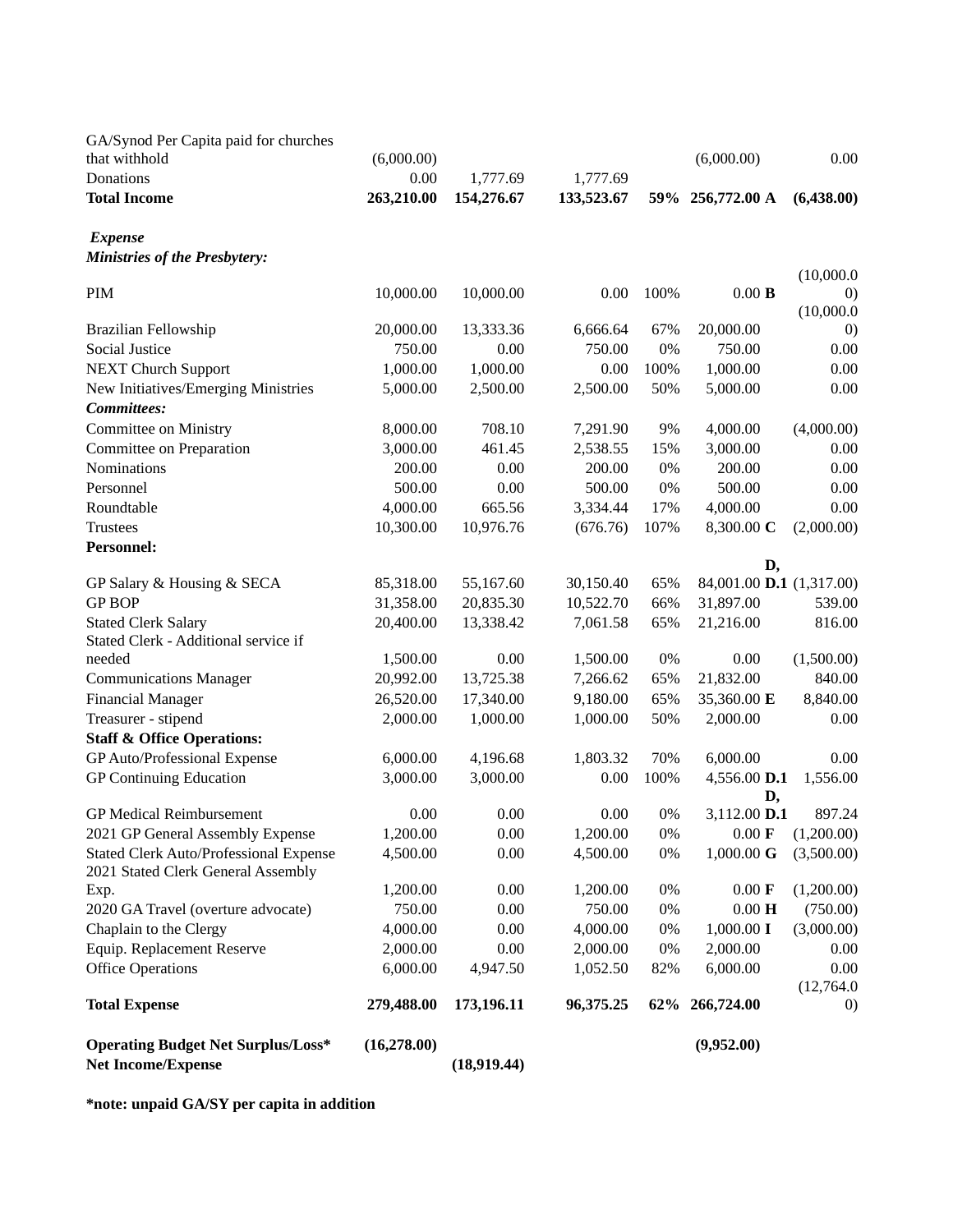- A) Reflects reduction in PY membership from 6330 to 6156. B) Proactive conversations to continue re: immigrant/refugee ministries C) Reduced for Review Year 2022, next Audit 2024 D) Moved Medical Deductible under Staff & Office Operations; Personnel & GP to discuss moving increase to Medical D.1) COLA reflected in Continuing Ed & Medical Reimb. lines E) Personnel & Trustees approved 5 hr/wk increase, beginning 01/22 F) Remove for 2022, potentially reinstate in 2026 G) Subject to increase if needed H) PY will no longer send Overture Advocate to GA.
- I) To be revisited along with conversations around Chaplain role

Upon the recommendation of the Roundtable, the Presbytery **VOTED** to **RATIFY** the Roundtable's appointment of the Rev. Susan Olson and the Rev. Deborah Packard to serve as ordination exam readers for 2021, in accordance with the PSNE Bylaws, 6.5Q.

#### **REPORT OF THE GENERAL PRESBYTER**

The Rev. Shannan Vance-Ocampo expressed gratitude to the Rev. J. C. Cadwallader for organizing an in-person retreat for clergy in New Bedford, Massachusetts. Approximately a dozen ministers met last night through this morning, engaging in community-building fellowship.

She acknowledged the sorrow felt by those of us who wish it were possible to return to more inperson gatherings. The new variants of COVID-19, and the insufficient number of vaccinated persons in our communities, combined with the coming colder weather of the winter season, are bringing us back again to a time when groups will not be able to gather indoors. A number of people in the Presbytery community have contracted "breakthrough" infections, despite being vaccinated. She urged congregations to require masks when meeting indoors, and to continue to find alternative ways to build and sustain community. She also offered the support of the Presbytery to ministers and congregations who may be feeling stressed or burned out.

The Committee on Ministry will be spending the next eight months working with a resource called "8 Habits," focusing on evangelism. As mainline Christians, "evangelism" sometimes seems to be almost a four-letter word! The Committee on Ministry will seek to strengthen their own Christian discipleship as leaders in the Presbytery, but the resource is commended to our wider community as well.

Ms. Vance-Ocampo invited the Presbytery to celebrate the installation of the Rev. Dr. Terrlyn Curry Avery as Pastor of the Martin Luther King Jr. Community Presbyterian Church in Springfield. She also acknowledged the ministers who have begun their ministry among us during the pandemic.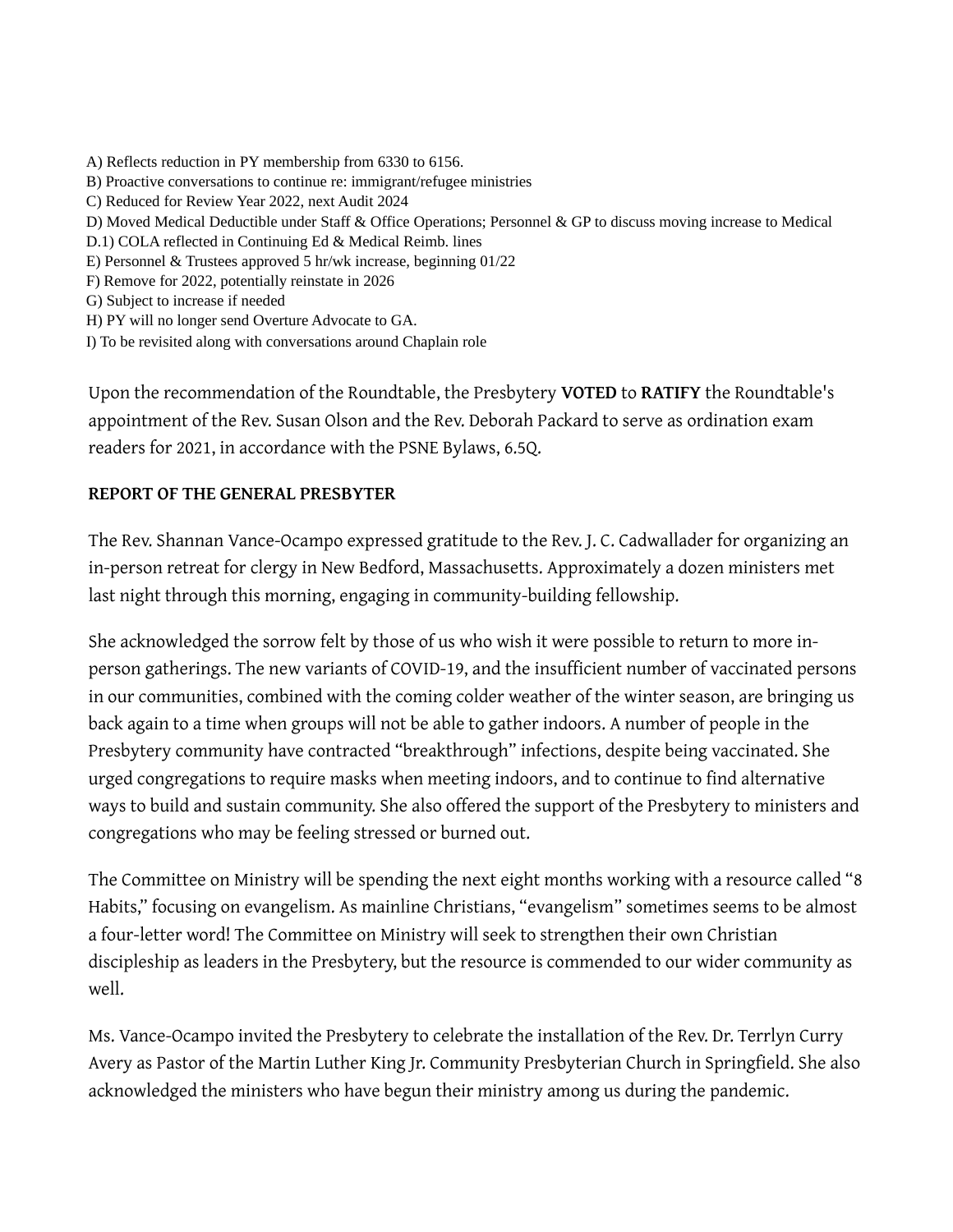#### **REPORT OF THE COMMITTEE ON PREPARATION FOR MINISTRY**

The committee reported that it had interviewed and approved Stacy Arevalo (Noroton: Darien CT) as an Inquirer, and that Candidate Gerson Roca had passed the alternate-means ordination examinations approved by the Presbytery.

#### **REPORT OF THE COMMITTEE ON MINISTRY**

The report of the Committee on Ministry was given by the Rev. Richard Reifsnyder, the acting chair, who introduced the Rev. Jeffrey Weenink, who has been invited to serve as the Interim Pastor at the Wilton Presbyterian Church. Mr. Weenink had provided a Statement of Faith, which was included with the materials distributed for this meeting. He briefly introduced himself, and the Presbytery proceeded to examine Mr. Weenink for membership. At the conclusion of the examination, Mr. Weenink was invited to retire to the waiting room.

Upon the recommendation of the Committee, the Presbytery **VOTED** to **APPROVE** the examination of the Rev. Jeffrey Weenink for membership in PSNE, and to **ENROLL** him as a member of PSNE upon his dismission by the Presbytery of St. Augustine. The Presbytery **VOTED** further to **APPROVE** the terms of the Interim Contract between Mr. Weenink and the Wilton Presbyterian Church:

| Effective Salary Annual cash salary         | \$26,000 |  |
|---------------------------------------------|----------|--|
| Retirement savings                          | \$17,500 |  |
| Manse amount (30%)                          | \$36,000 |  |
| Housing escrow                              | \$       |  |
|                                             |          |  |
| <b>Total Effective Salary</b>               | \$79,500 |  |
|                                             |          |  |
| Pension (11% of effective salary)           | \$8,745  |  |
| Major Medical (25%)                         | \$19,875 |  |
| Dental                                      | $$ -$    |  |
| Vision                                      | $$ -$    |  |
| Death and Disability (1%)                   | \$795    |  |
| <b>Total Taxes/Benefits</b>                 | \$32,943 |  |
| Employer contribution to retirement savings | \$17,500 |  |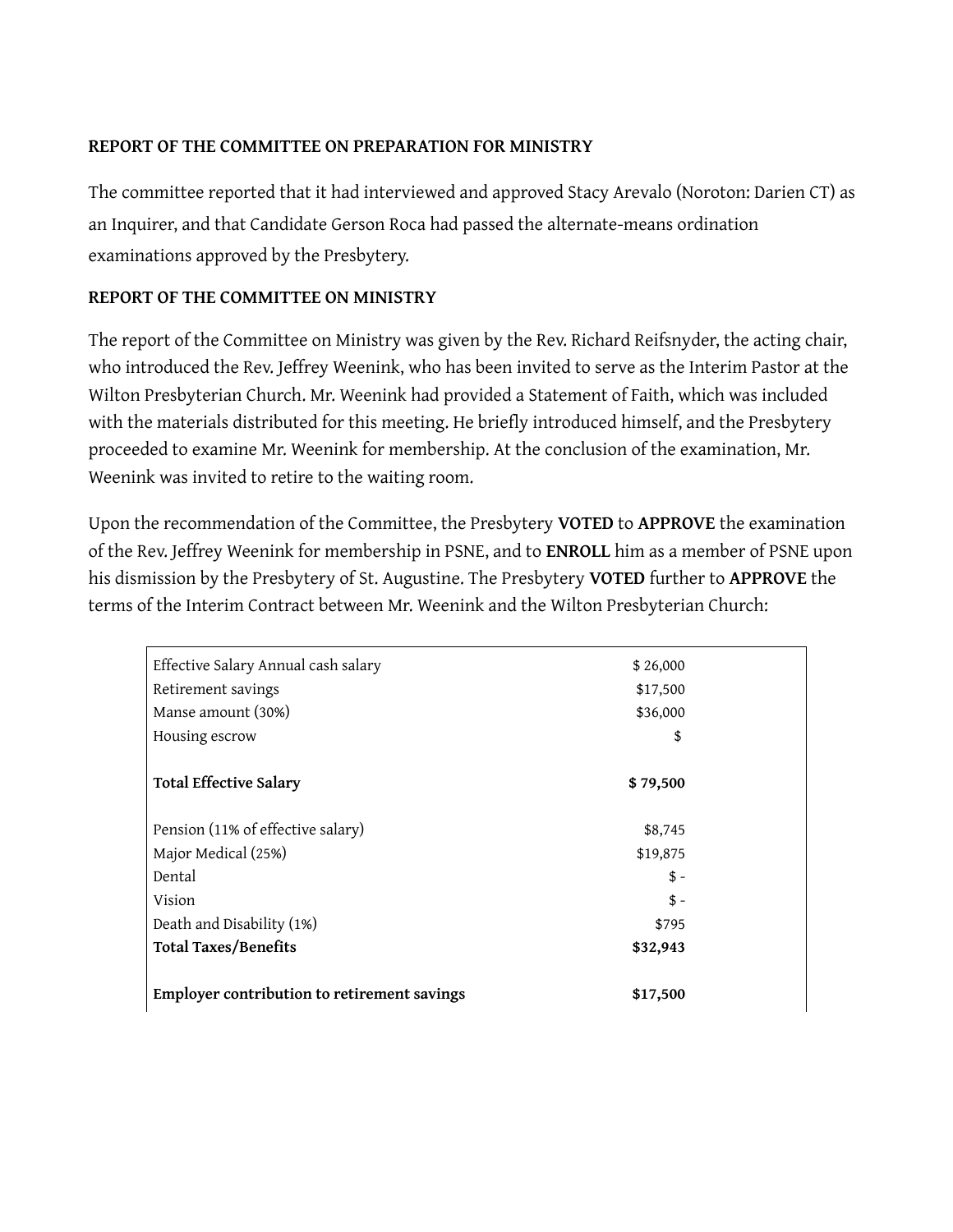| Business and professional expenses                                                          | \$15,000  |  |  |  |
|---------------------------------------------------------------------------------------------|-----------|--|--|--|
| FSA, HSA, & Medical deductible                                                              | \$10,500  |  |  |  |
| Social Security (7.65% of salary and housing)                                               | \$4,743   |  |  |  |
| BOP Supplementary Death Benefit                                                             | \$2,700   |  |  |  |
| <b>Total Professional Allowances</b>                                                        | \$32,943  |  |  |  |
|                                                                                             |           |  |  |  |
| <b>Total Package</b>                                                                        | \$159,358 |  |  |  |
|                                                                                             |           |  |  |  |
| Vacation, Continuing Education/Study Leave (combined): 6 weeks                              |           |  |  |  |
| Service to Larger Church (meetings, mission trips, etc.) (As Negotiated)                    |           |  |  |  |
|                                                                                             |           |  |  |  |
| Other: Technology and cellular phone to be agreed with WPC. All relocation expenses will be |           |  |  |  |
| paid by the church.                                                                         |           |  |  |  |

The Rev. Cass Shaw and the Rev. Virginia Smanik have asked to be granted the status of Honorably Retired. Mr. Reifsnyder recognized Ms. Smanik, who was present, and invited the assembly to offer thanks for her ministry. Ms. Shaw will be recognized at the November Stated Meeting. Upon the recommendation of the Committee on Ministry, the Presbytery **VOTED** to **CONFER** upon the Rev. Cass Shaw and the Rev. Virginia Smanik the status of Honorably Retired, effective July 1, 2021.

Mr. Reifsnyder introduced the Rev. Cy Varland, an Honorably Retired member of the Presbytery of Genesee Valley now living within the bounds of PSNE. Mr. Varland is seeking to be received as a member. He provided a Statement of Faith, which was included with the materials distributed for this meeting. He briefly introduced himself, and the Presbytery proceeded to examine Mr. Varland for membership. At the conclusion of the examination, Mr. Varland was invited to retire to the waiting room.

Upon the recommendation of the Committee, the Presbytery **VOTED** to **APPROVE** the examination of the Rev. T. Cyrus Varland for membership in PSNE, and to **ENROLL** him as an Honorably Retired member of PSNE upon his dismission by the Presbytery of Genesee Valley.

Mr. Reifsnyder introduced Candidate Grace Woodward (New Haven: First), for examination for ordination to the Ministry of Word and Sacrament. She has begun work as a chaplain at Bridgeport Hospital in a Clinical Pastoral Education residency program. Ms. Woodward spoke briefly about her call to ministry and her course of preparation while in the care of this Presbytery, aided along the way by many of its members. Ms. Woodward provided a Statement of Faith, which was distributed with the materials for this meeting.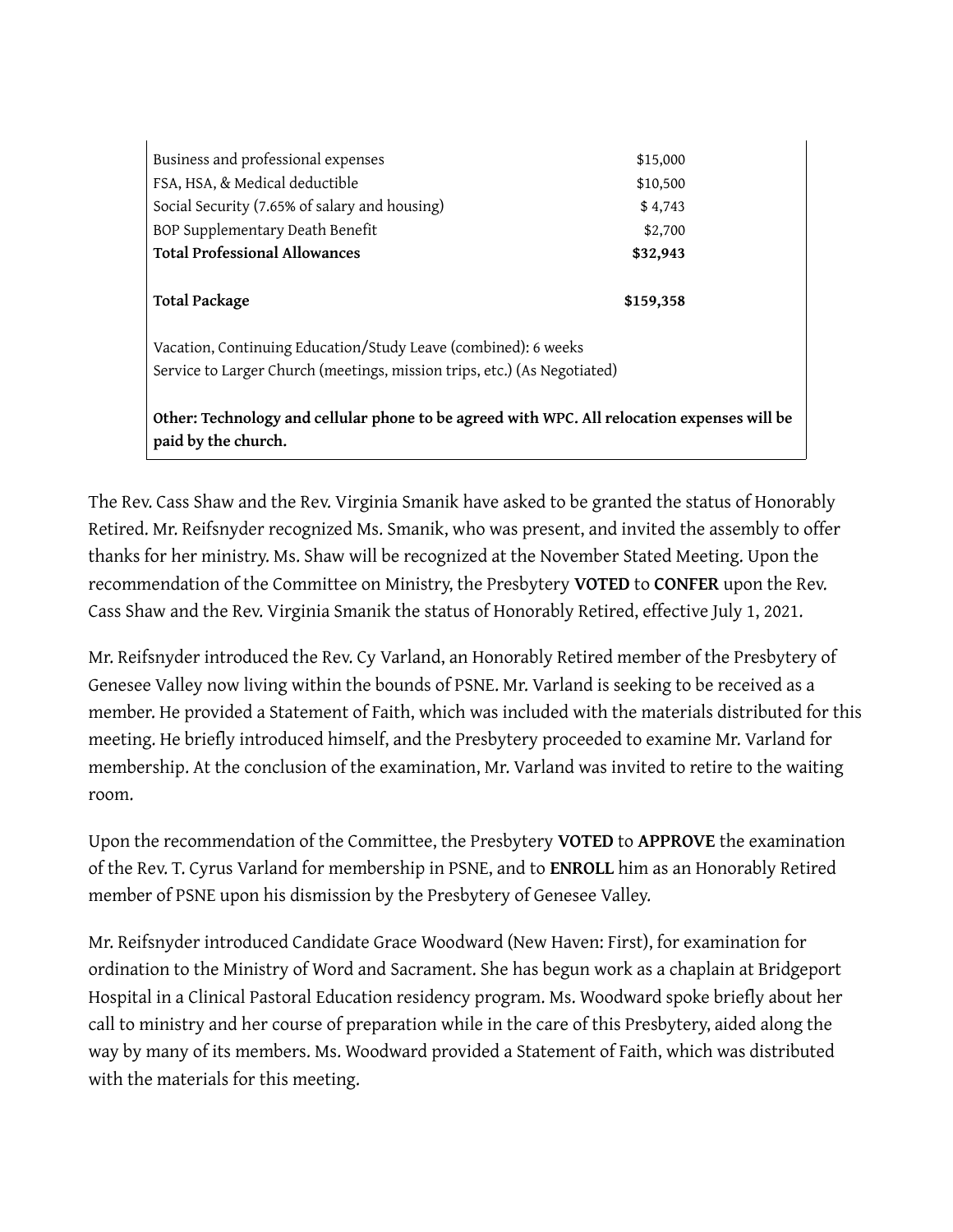Following a period of questioning, the Presbytery **VOTED** to **ARREST** the examination. Ms. Woodward was excused to the waiting room. Upon the recommendation of the Committee, the Presbytery **VOTED** to **APPROVE** the examination of Ms. Woodward for ordination to the Ministry of Word and Sacrament, to **VALIDATE** her ministry as a chaplain at Bridgeport Hospital, to **DIRECT** the Committee on Ministry to appoint an ordaining commission in accordance with the PSNE Bylaws, and to **ENROLL** her as a minister member engaged in a validated ministry upon her ordination to the Ministry of Word and Sacrament.

Ms. Woodward's pastor, the Rev. J. C. Cadwallader, offered a prayer of thanksgiving.

It was the sense of the assembly that the Clerk ought to write to Ms. Woodward's chaplain at Davidson College, the Rev. Dr. Robert Spach, to express the gratitude of the Presbytery for his role in Ms. Woodward's Christian formation and vocational discernment.

### **NOMINATING COMMITTEE**

The Rev. Chris Tate, the chair of the Nominating Committee, presented their report. On behalf of the Committee, Mr. Tate **PLACED IN NOMINATION**:

- Ordination Exam Reader: Elder Janet Wade Utay (RE, Westminster)
- Committee on Preparation for Ministry:
	- Grace Woodward, class of 2022 (upon her ordination to the Ministry of Word and Sacrament)

From the floor, the name of the Rev. Christine Caton was placed in nomination for election to the Nominating Committee.

There were no nominations from the floor. Upon a motion properly made and seconded, the Presbytery **VOTED** to **CLOSE NOMINATIONS**, thereby **ELECTING** the slate presented by the Nominating Committee, with the additional nomination from the floor, as noted above.

#### **PERSONNEL COMMITTEE – Part 2**

The Rev. John Merz offered thanksgiving for the ministry of Katia DaCunha (Hyannis: IPB) and the Rev. Paulo Ribeiro with the Presbyterian Immigrant Ministry (PIM). Owing to the relocation of immigration detainees at one facility, and difficulty of access to another, their work with PIM is coming to an end. The Rev. Alonso DaCunha will be continuing a correspondence ministry on behalf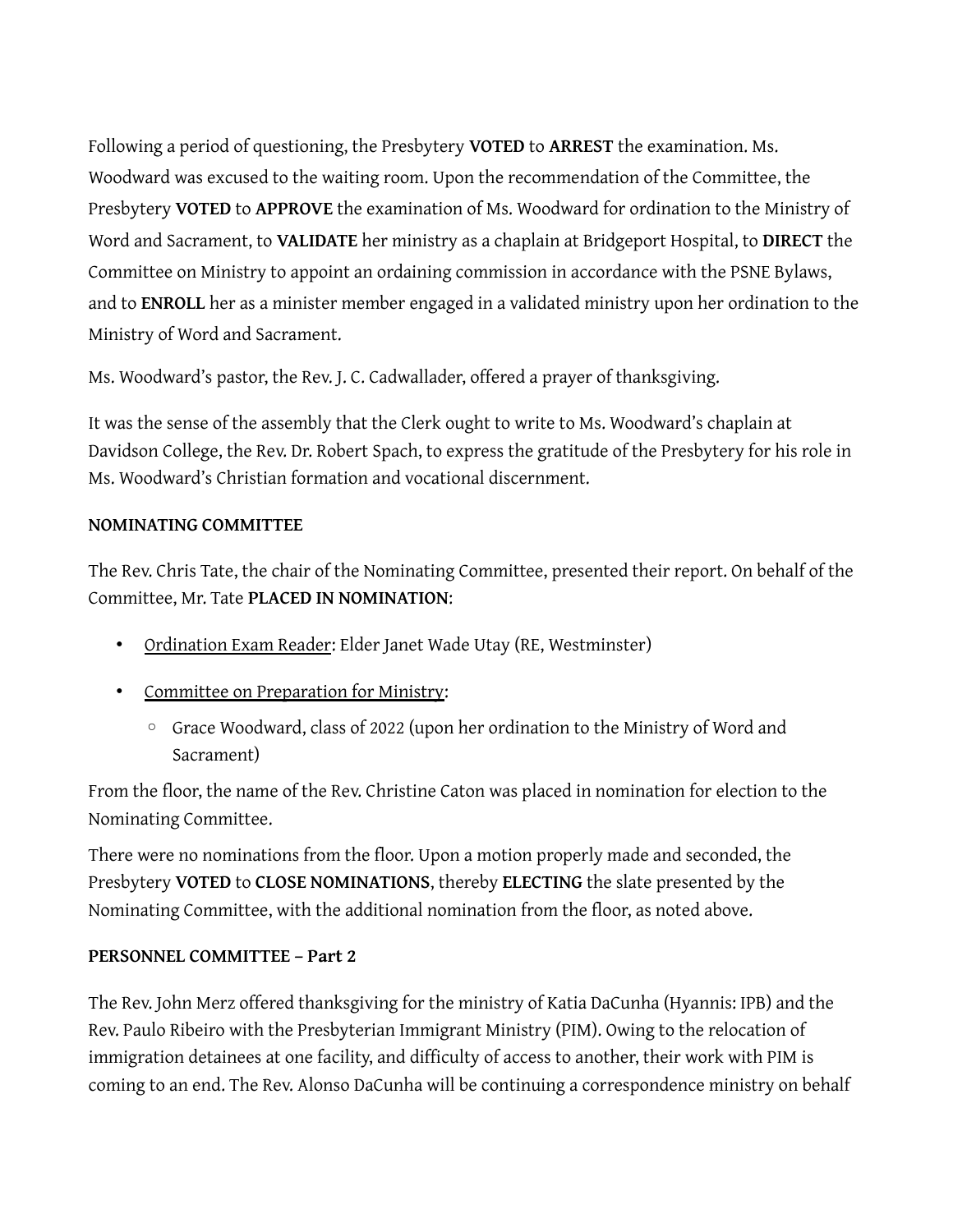of PIM for the time being, and the Presbytery will continue to assess ministry needs in this area.

Ms. Vance-Ocampo, the General Presbyter, expressed her thanks to the Rev. John Webster and the PIM board, as well as the PIM chaplains. She offered a prayer from the Rev. Claudio Carvalhaes's *Liturgies from Below*.

#### **REPORT OF THE STATED CLERK**

The Stated Clerk reported the following for information:

- 1. Following the Presbytery's approval of the examination of Mr. Dale Green for ordination to the Ministry of Word and Sacrament and validation of his ministry, the Committee on Ministry appointed an ordaining commission in accordance with the authority granted to it under the PSNE Bylaws (8.2G). The ordaining commission carried out its assigned responsibilities, and on Sunday, June 27, 2021, at a service held for this purpose, the Commission proceeded to ordain Dale Green to the ministry of Word and Sacrament. The Rev. Dale Green is now a member of the Presbytery of Southern New England engaged in validated ministry, and we welcome his return among us—still a presbyter and a colleague in ministry, but now serving in a new role! The minutes of the ordaining commission are provided as Ref. B-1. *[N.B. These minutes are spread upon the minutes of the Presbytery above, with the Consent Motion.]*
- 2. From time to time I receive requests for excused absences from elder commissioners, and so I wanted to offer a word of clarification about this matter. Minister members of PSNE are continuing members of the presbytery, and as such they are individually expected to attend meetings of the presbytery. The same is true of ruling elders who are members of the assembly by virtue of their elected position—that is, as officers of the Presbytery, chairs of standing committees, Commissioned Ruling Elders, or members-at-large of Roundtable. If any of these persons is unable to attend a meeting of the presbytery, *it is appropriate* for such a member of the assembly to ask to be excused.

Elder commissioners, however, are *fulfilling not an individual obligation, but rather an obligation of the session that commissioned them*. If a commissioner is unable to attend a presbytery meeting, the commissioner should so inform the session, which has the authority and responsibility to appoint another commissioner for the meeting. Sessions may find it convenient to name one or more alternate commissioners in advance, and to provide a means by which one of these